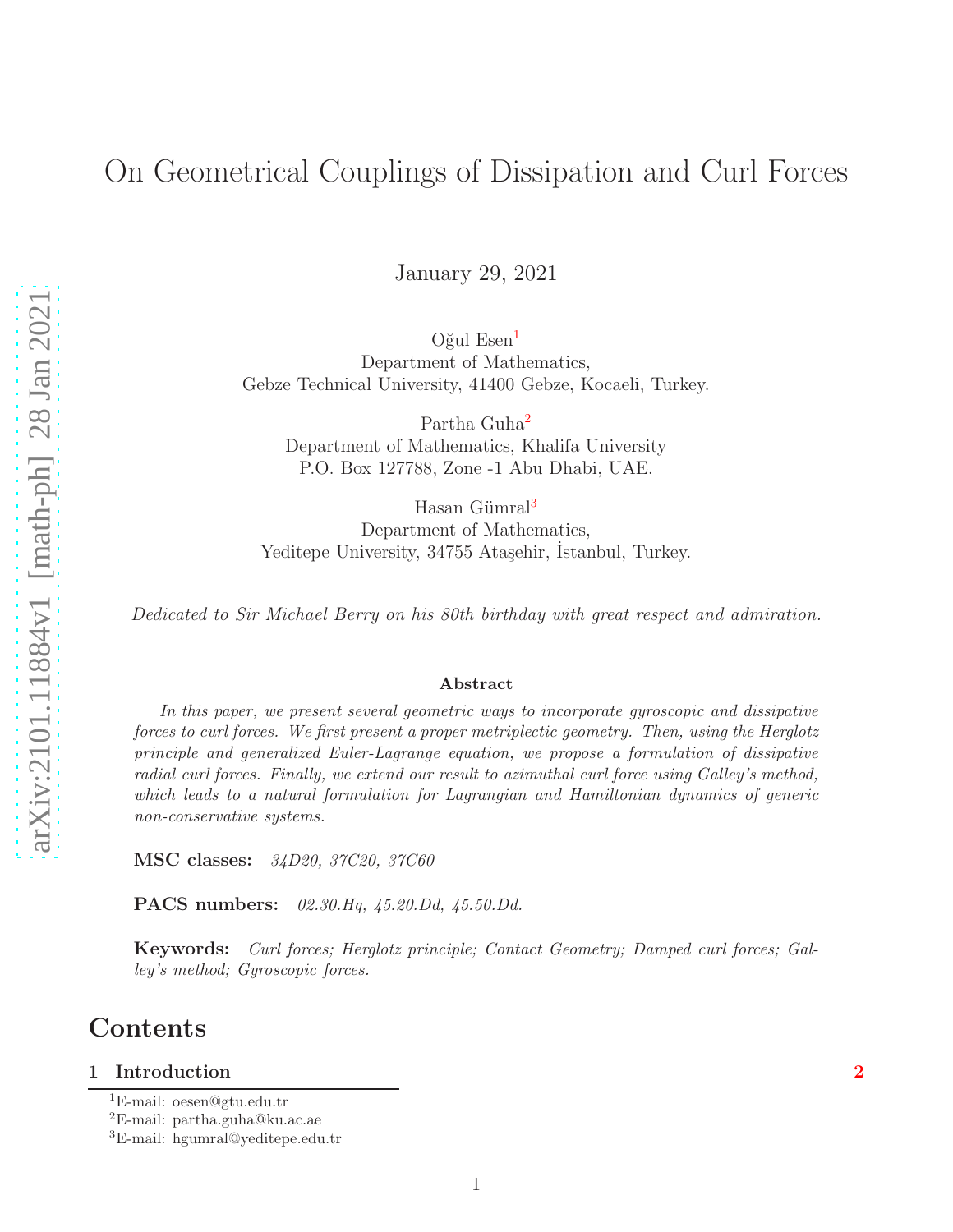| $\overline{2}$ | <b>Hamiltonian Realization of Curl Forces</b>                            | 3         |
|----------------|--------------------------------------------------------------------------|-----------|
|                | 2.1                                                                      |           |
|                | 2.2                                                                      |           |
|                | 2.3                                                                      |           |
|                | 2.4                                                                      |           |
| 3              | Curl Forces Coupled with Double Bracket Dissipation                      | 8         |
|                | 3.1                                                                      |           |
|                | Canonical Hamiltonian Dynamics with Double Bracket Dissipation 10<br>3.2 |           |
|                | The Case of Gyroscopic Forces - Magnetic Extension 12<br>3.3             |           |
|                | Radial Curl Forces in Contact Geometry                                   | <b>15</b> |
|                | 4.1                                                                      |           |
|                | 4.2                                                                      |           |
|                | 4.3                                                                      |           |
| $5^{\circ}$    | Dissipative Curl Forces and Galley's Method                              | 18        |
|                | 5.1                                                                      |           |
|                | 5.2                                                                      |           |
| 6              | Conclusion                                                               | 21        |

## <span id="page-1-0"></span>1 Introduction

In a series of papers  $[4, 6, 5]$  $[4, 6, 5]$  $[4, 6, 5]$  $[4, 6, 5]$ , Berry and Shukla have introduced Newtonian dynamics driven by forces, depending only on position, whose curl is non-zero. Assuming unit mass for convenience, we record the dynamics generated by so called a curl force as

<span id="page-1-1"></span>
$$
\ddot{\mathbf{r}} = \mathbf{F}(\mathbf{r}), \qquad \nabla \times \mathbf{F}(\mathbf{r}) \neq 0. \tag{1.1}
$$

Note that, the motion governed by a curl force is non-conservative, that is the work done by  $\bf{F}$ depends on the path. But, apart from velocity-dependent frictional forces, curl forces are not dissipative. If there exists no attractors, it is immediate to realize that, a flow generated by a curl force preserve the volume in the position-velocity phase space  $(\mathbf{r}, \mathbf{v})$ . The theory of curl forces has found profound applications in optics, laser physics and anisotropic Kepler problem [\[6,](#page-21-1) [10,](#page-22-0) [2,](#page-21-3) [59,](#page-25-0) [25,](#page-23-0) [11\]](#page-22-1).

Independently, the concept of curl force has appeared in some works  $[57, 42, 43]$  $[57, 42, 43]$  $[57, 42, 43]$  $[57, 42, 43]$  of Linköping School by Rauch-Woiciechowski, Marciniak and Lundmark. Practically, Linköping School studied the most general version of the construction of curl forces.

Curl forces neither can be derived from a scalar potential nor, in general, can be examined in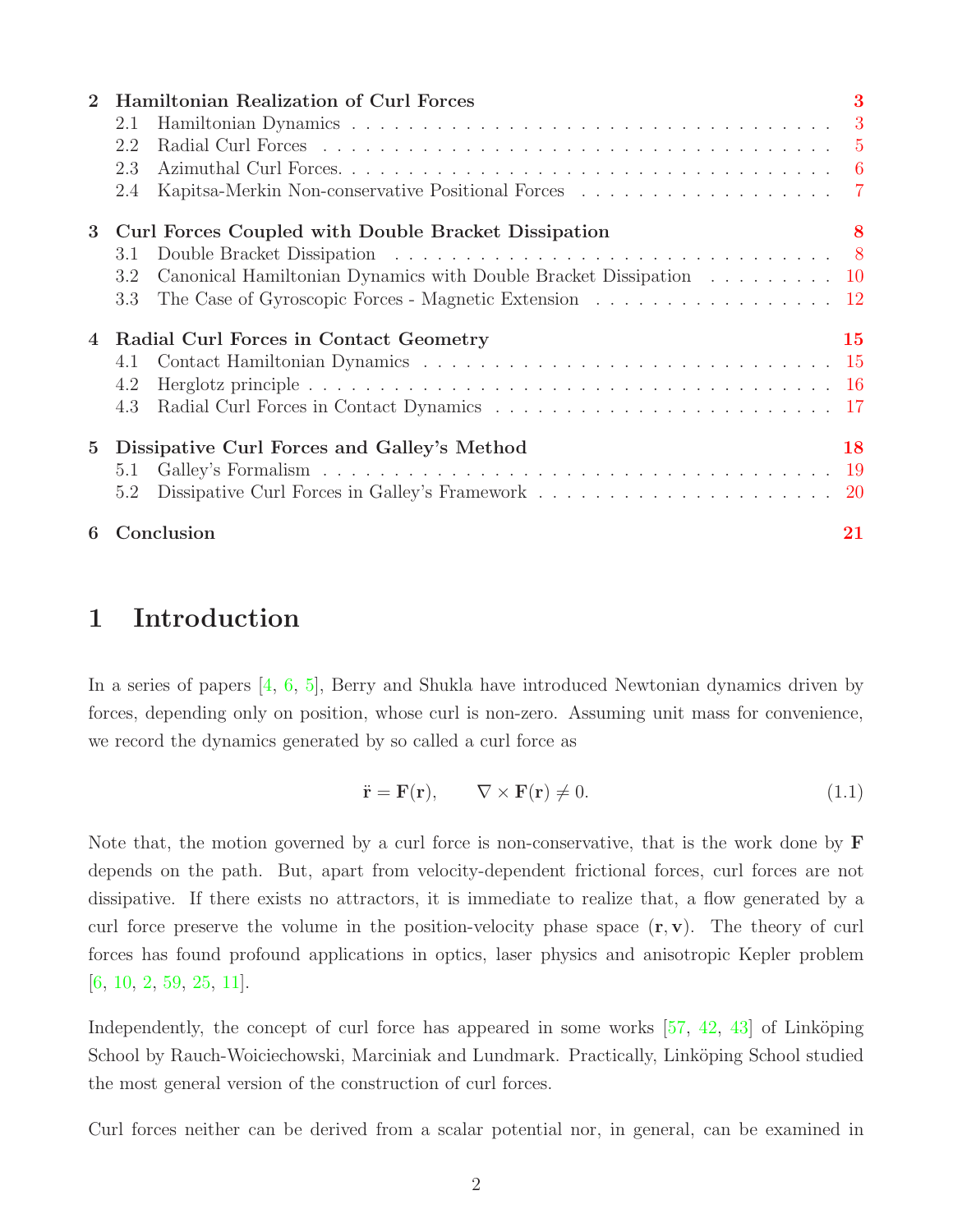the realm of Hamiltonian Mechanics. Nevertheless, a large class of such non-conservative forces (though not all) can be generated from Hamiltonians of a special type, in which kinetic energy is an anisotropic quadratic function of momentum. Berry and Shukla [\[5\]](#page-21-2) listed various permitted classes of curl forces which are kinetically quadratic and anisotropic. Our investigation in this work starts precisely at this point.

In the present work, our goal is to extend linear (Hamiltonian) curl force formalism to a generalized theory by incorporating dissipative and gyroscopic forces. In order to couple such dissipative terms to the system [\(1.1\)](#page-1-1), we employ pure geometric/algebraic techniques available in the literature, such as double bracket dissipations, contact Hamiltonian formalism and Galley's approach. To fix the notation and for the sake of the completeness of this work, in Section [2,](#page-2-0) we shall recall some basics on Hamiltonian formulations of curl forces. It is Section [3](#page-7-0) where the first trial through the coupling of dissipative terms to curl forces will be presented by means of a proper metriplectic bracket. To have this geometrically, we shall realize the canonical Hamiltonian formalism as a coadjoint flow then apply the double bracket dissipation approach to this realization. In this section, we shall also address symplectic two-forms involving magnetic terms. This leads to couple gyroscopic forces to the curl force model. In Section [4,](#page-14-0) we shall provide contact Hamiltonian realization of the curl force model and, particularly, study dissipative curl forces using the generalized Euler-Lagrange equations formulated by Gustav Herglotz. This will lead us to analyse the variational aspects, as well as Lagrangian formulation, of the dissipative terms. An alternative method to employ dissipative Lagrangian dynamics is Galley's approach. In Section [5,](#page-17-0) after briefly summarizing Galley's approach for dissipative Lagrangian-Hamiltonian dynamics. We shall incorporate this approach to the case of curl force models. We conclude this paper with a modest outlook.

## <span id="page-2-1"></span><span id="page-2-0"></span>2 Hamiltonian Realization of Curl Forces

#### 2.1 Hamiltonian Dynamics

Let P be a Poisson manifold equipped with a Poisson bracket  $\{\bullet, \bullet\}$ , [\[37,](#page-24-2) [62\]](#page-25-2) a skew-symmetric algebra on the space of real valued functions satisfying the Jacobi and the Leibniz identities. For a given Hamiltonian function  $H$ , the dynamcs of an observable F are determined through Hamilton's equations

<span id="page-2-2"></span>
$$
\dot{F} = \{F, H\} = X_H(F),\tag{2.1}
$$

where  $X_H$  is the Hamiltonian vector field. Skew-symmetry of Poisson bracket reads that Hamiltonian function is a conserved quantity. In some classical models, Hamiltonian function is considered to be the total mechanical energy, so that the equality  $H=0$  states the conservation of energy.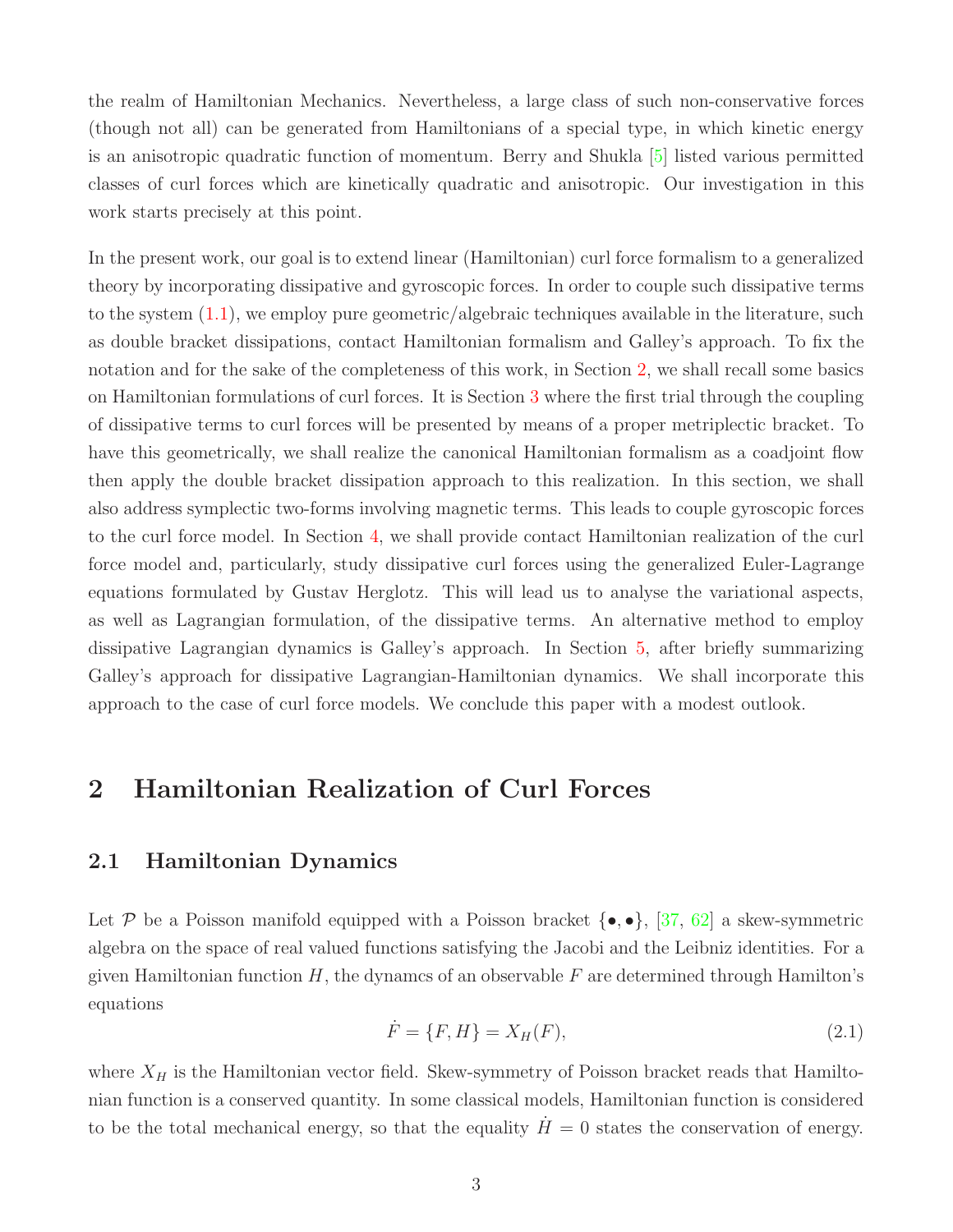This manifests the reversible character of Hamiltonian dynamics.

Alternatively, a Poisson structure can be introduced by means of a bivector field. To have this formulation, start with a Poisson bracket, and define a bivector field  $\Lambda$  according to the identity

<span id="page-3-0"></span>
$$
\Lambda(dF, dH) := \{F, H\} \tag{2.2}
$$

for all real valued functions F and H on  $\mathcal P$ . Here,  $dF$  stands for the exterior (de-Rham) derivative of F. Accordingly, a Poisson manifold can be defined by a tuple  $(\mathcal{P}, \Lambda)$ . In this case, the Jacobi identity is manifested in terms of the Schouten-Nijenhuis bracket [\[3\]](#page-21-4) that is,

$$
[\Lambda, \Lambda] = 0. \tag{2.3}
$$

Inversely, for a bivector field commuting with itself under the Schouten-Nijenhuis algebra, one can define a bracket of functions  $\{\bullet,\bullet\}$  satisfying the requirements of being a Poisson bracket. This is simply achieved by referring to the identity [\(2.2\)](#page-3-0) but from the reverse order.

Consider a Poisson manifold  $P$ . The characteristic distribution, that is the image space of all Hamiltonian vector fields is integrable. This reads (symplectic) foliation of  $P$ , [\[63\]](#page-25-3). In this foliation, on each leaf, the Poisson bracket turns out to be non-degenerate and determines a symplectic twoform. This latter argument manifests that every symplectic manifold is a Poisson manifold. In the present work, we are interested in the following particular instance. Assume a 2-dimensional manifold Q equipped with a coordinate chart  $\mathbf{r} = (x, y)$ . Being cotangent bundle,  $\mathcal{P} = T^* \mathcal{Q}$  is a symplectic manifold hence a 4-dimensional Poisson manifold [\[24\]](#page-23-1). Here, by taking the momenta  $\mathbf{p} = (p_x, p_y)$ , the induced Poisson bracket, for two functions F and H, is computed to be

$$
\{F, H\}(\mathbf{q}, \mathbf{p}) = \frac{\partial F}{\partial x}\frac{\partial H}{\partial p_x} + \frac{\partial F}{\partial y}\frac{\partial H}{\partial p_y} - \frac{\partial F}{\partial p_x}\frac{\partial H}{\partial x} - \frac{\partial F}{\partial p_y}\frac{\partial H}{\partial y}.
$$
(2.4)

Recalling from  $[4]$ , in the present work, we are interested in Hamiltonian functions in the form

<span id="page-3-1"></span>
$$
H(\mathbf{q}, \mathbf{p}) = \frac{1}{2}(p_x^2 - p_y^2) + U(\mathbf{q}).
$$
\n(2.5)

The Hamiltonian function [\(2.5\)](#page-3-1) generates a Newtonian dynamics induced by a curl force. Before examine this, we encounter two different types of curl forces according to the functional structure of the potential  $U(q)$ . Then a direct calculation proves that the force field is curl free if the mixed second partial derivative of the potential function is non vanishing.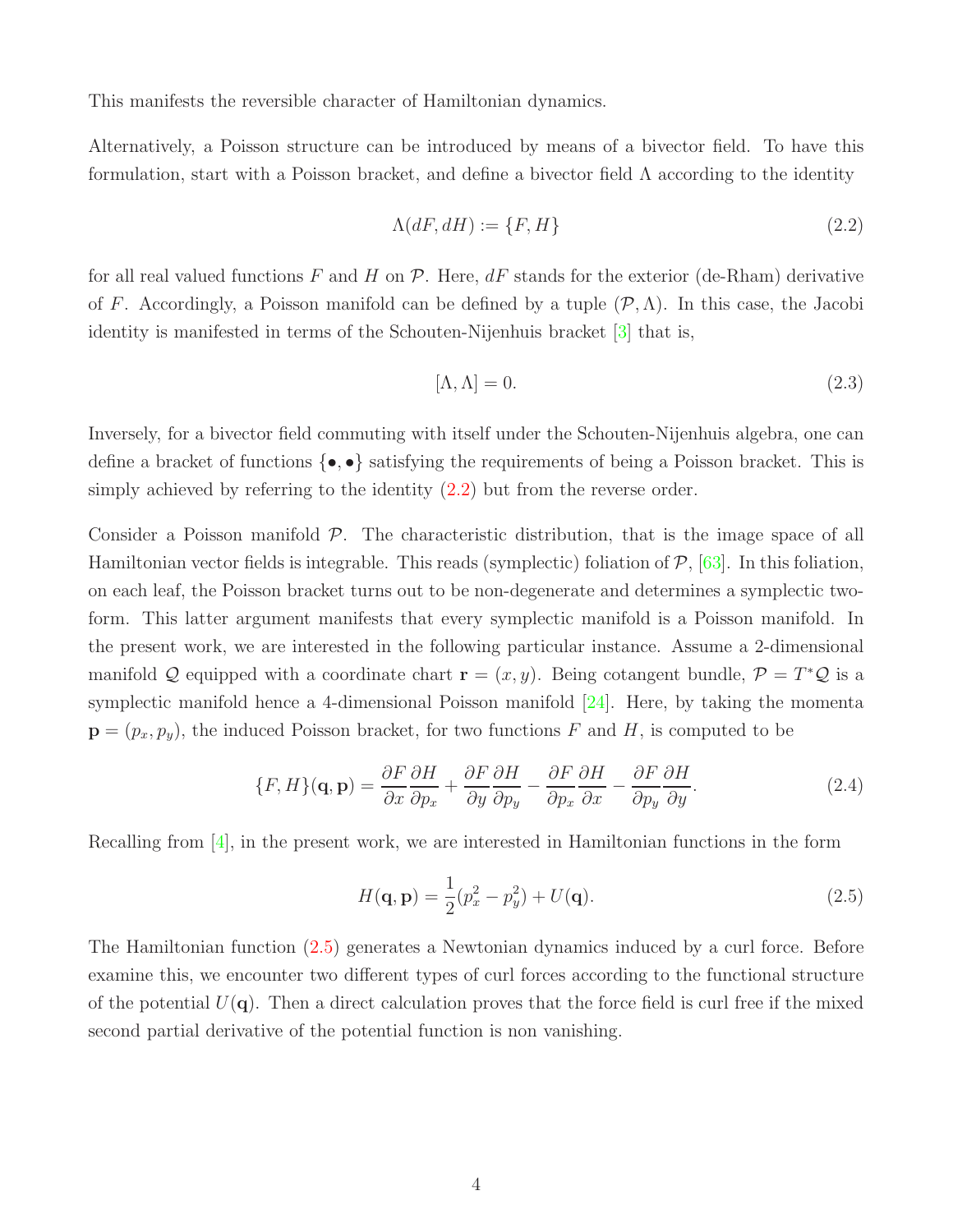#### <span id="page-4-0"></span>2.2 Radial Curl Forces

We first consider the Hamiltonian function H in  $(2.5)$  where the potential energy U is a function of a saddle with equal principal curvatures [\[21\]](#page-22-2). That is, we consider U as a function of  $\xi =$  $(1/2)(x^2 - y^2)$ . Let us record this particular instance for future reference as follows

<span id="page-4-1"></span>
$$
H = \frac{1}{2}(p_x^2 - p_y^2) + U(\frac{1}{2}(x^2 - y^2)).
$$
\n(2.6)

The Hamilton's equation can be computed through [\(2.1\)](#page-2-2). Accordingly, by properly coupling the differential equations one can easily obtain Newton's equations as

$$
\ddot{x} = \dot{p}_x = -xU'\left(\frac{1}{2}(x^2 - y^2)\right) = F_x,
$$
\n
$$
\ddot{y} = -\dot{p}_y = -yU'\left(\frac{1}{2}(x^2 - y^2)\right) = F_y.
$$
\n(2.7)

In this case, the curl of the generating force field  $\mathbf{F} = (F_x, F_y)$  is computed to be

$$
\nabla \times \mathbf{F} = -2xyU''\left(\frac{1}{2}(x^2 - y^2)\right)\mathbf{k}
$$
\n(2.8)

and, evidently, it is non-vanishing as long as the second derivative  $U''(\xi)$  is not zero. To explore the nature of the curl force, we employ the polar coordinates  $x = r \cos \theta$  and  $y = r \sin \theta$  with corresponding unit directions given by  $(\mathbf{r}, \phi)$ . In this realization, the force field has the following appearance

$$
\mathbf{F} = -rU'(\frac{1}{2}r^2\cos 2\phi)\mathbf{r}
$$
 (2.9)

showing that it is radially directed. This formulation of the force field manifests that the angular momentum is a constant of motion. The conservation of the angular momentum reads that there is no torque about the origin for the radial curl forces. So that, there are two conserved quantities, the energy and the angular momentum. Hence, we can argue that the radial curl forces are integrable.

It is known for almost a century that the equilibrium position of the particle becomes stable if the surface rotates around the vertical axis sufficiently fast. This can be demonstrated in the following sense. Consider the saddle force field  $(F_x = x, F_y = -y)$ , make it time-dependent by rotating each vector counterclockwise with an angular velocity, which describes the motion of the unit point mass in this force field [\[22\]](#page-23-2). Earnshaw's theorem states that trapping of a charged particle cannot be achieved with a static potential, because any static potential, which fulfills Laplace's law, lacks potential minimal. Microscopic particle traps usually use time dependence to work round Earnshaw's theorem. The trapping of the particle can be achieved by rotating the saddle potential around the axis with a suitable angular frequency, this was idea of Wolfgang Paul [\[55\]](#page-25-4). Paul's idea was to stabilize the saddle by "vibrating" the electrostatic field, by analogy with the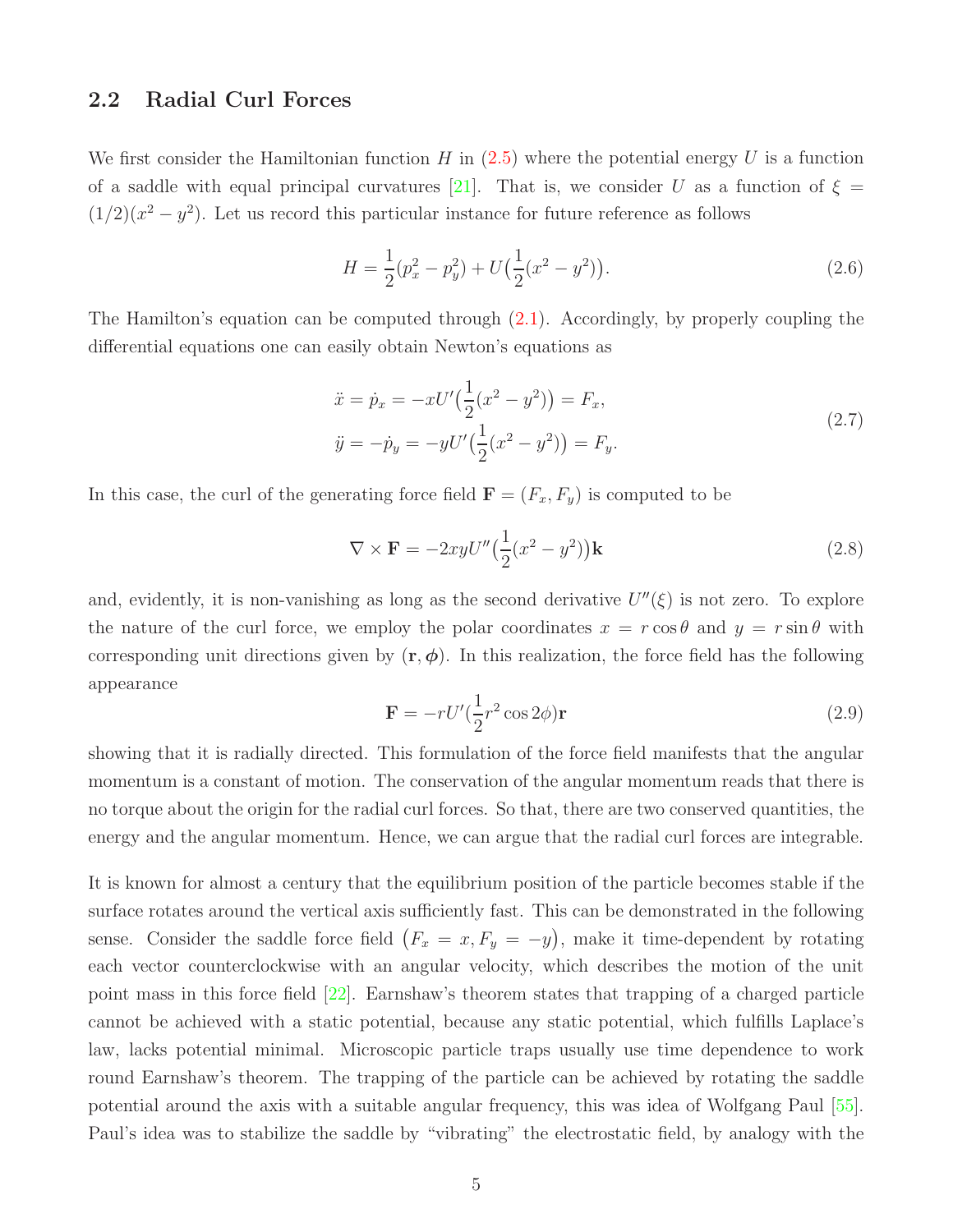so called Stephenson-Kapitsa [\[60,](#page-25-5) [29\]](#page-23-3) pendulum. Nobel Prize in physics was awarded to W. Paul for his invention of the trap. A mathematically formal analysis of stable trapping by using the analysis of the Mathieu equation allows to formulate the limitations of the effective pseudopotential description. The Mathieu stability limit can be reached for a few charges in the trap. Recently Kirillov and Levi [\[33,](#page-23-4) [32\]](#page-23-5) demonstrated that rotating saddle potentials exhibit precessional motion due to a hidden Coriolis-like force. Dynamics driven by curl forces has been studied by engineers and applied mathematicians, it was not so popular among physicists, although it has very beautiful applications in central force and nonlinear dynamics [\[6,](#page-21-1) [16,](#page-22-3) [19\]](#page-22-4).

#### <span id="page-5-0"></span>2.3 Azimuthal Curl Forces.

As a second particular case of the Hamiltonian function [\(2.5\)](#page-3-1), we take that the potential is a function of  $\xi = xy$ . In this case, we write the Hamiltonian function as

<span id="page-5-1"></span>
$$
H = \frac{1}{2}(p_x^2 - p_y^2) + U(xy).
$$
\n(2.10)

In this case, Newton's equations turn out to be

$$
\ddot{x} = -yU'(xy), \quad \ddot{y} = xU'(xy). \tag{2.11}
$$

Such forces are called azimuthal curve forces. To justify this labelling it is enough to see that, in the polar coordinates, the force field admits only angular unit vector

$$
\mathbf{F}(\mathbf{r}) = rU'(\frac{1}{2}r^2\sin(2\phi))\phi.
$$
 (2.12)

In general, the energy, that is the Hamiltonian function  $(2.10)$ , is the only conserved quantity. So that, this class of azimuthal forces is non-integrable. This is connected to optical vortex curl force for  $U(xy) = xy$ . This case possesses the rotational symmetry. One must note that for various non-central forces  $\mathbf{F}(\mathbf{r}) = F_{\phi}(r)\phi$  do not fall into this Hamiltonian class for general  $F_{\phi}(r)$ .

Remark 1 There exists another type of curl forces which are directed in one direction in the Cartesian coordinates, but depending on both of the coordinates. These are known as the shear curl forces. The special classes of shear forces can be obtained from the Hamiltonians H in form [\(2.5\)](#page-3-1) where the potential is  $U = U(x \pm y)$ . This force fields are out of our scope in this work.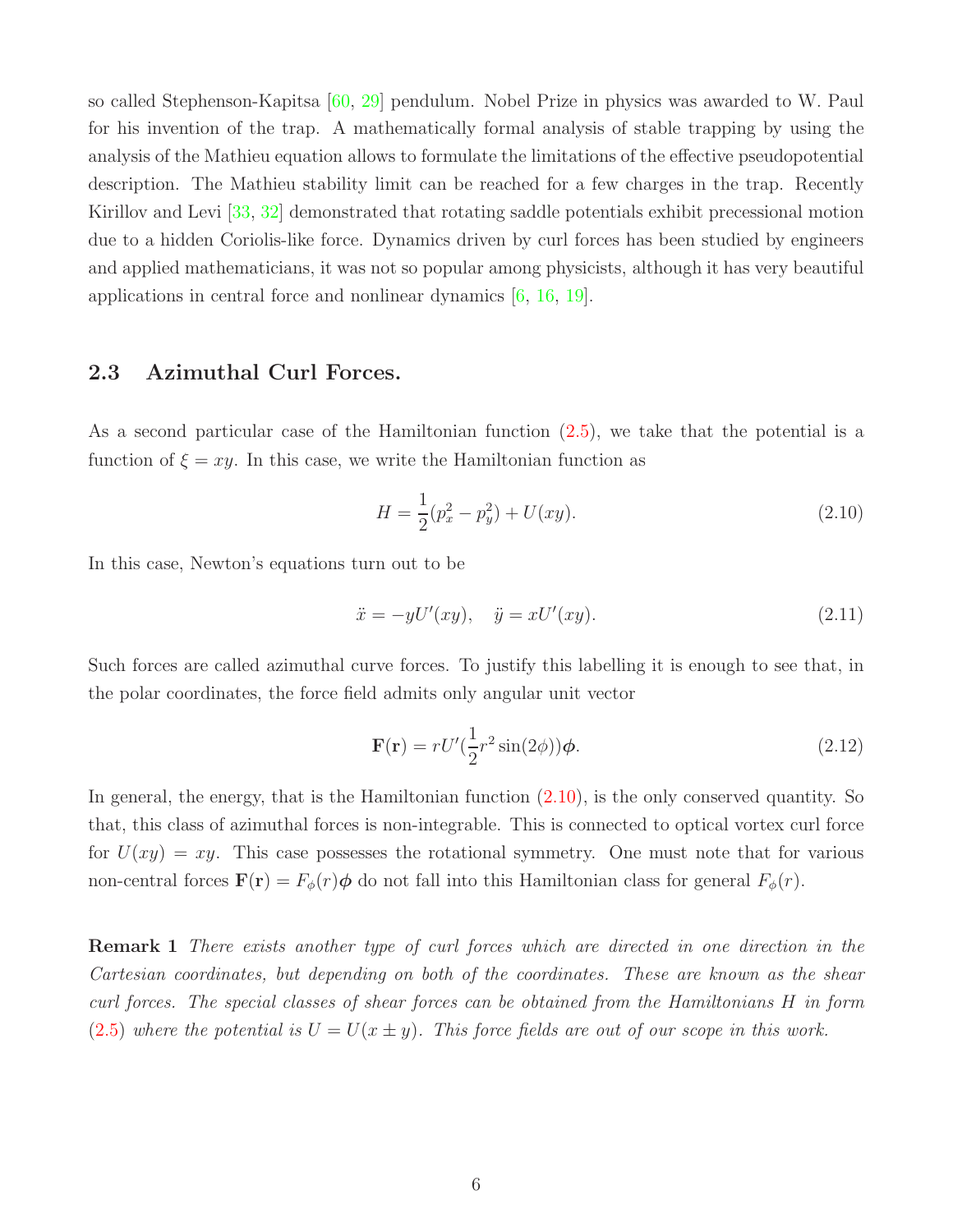#### <span id="page-6-0"></span>2.4 Kapitsa-Merkin Non-conservative Positional Forces

The curl forces picture is related to the theory of Kapitsa-Merkin non-conservative positional forces. The linearised dynamics of a rotating shaft formulated by Kapitsa [\[28\]](#page-23-6) is given by

<span id="page-6-1"></span>
$$
\ddot{x} + ay + bx = 0, \qquad \ddot{y} - ax + by = 0.
$$
 (2.13)

The corresponding characteristic equation shows that the addition of a non-zero non-conservative curl force (i.e.  $a \neq 0$ ) to a stable system with a stable potential energy makes it unstable. This is connected to Merkin's result [\[47,](#page-24-3) [48\]](#page-24-4), which states that the introduction of non-conservative linear forces into a system with a stable potential and with equal frequencies destroys the stability regardless of the form of non-linear terms. It is worth mentioning that the positional force, i.e. the terms ay and  $-ax$  are proportional to  $\omega^2$ , where  $\omega$  is the rotation rate of the shaft. Let us write  $(2.13)$  as

$$
\begin{pmatrix} \ddot{x} \\ \ddot{y} \end{pmatrix} + \begin{pmatrix} b & 0 \\ 0 & b \end{pmatrix} \begin{pmatrix} x \\ y \end{pmatrix} + \begin{pmatrix} 0 & a \\ -a & 0 \end{pmatrix} \begin{pmatrix} x \\ y \end{pmatrix} = \begin{pmatrix} 0 \\ 0 \end{pmatrix}.
$$
 (2.14)

where the potential part, say  $B$ , is a diagonal matrix with equal eigenvalues b whereas nonconservative part, say  $A$ , is an skew- symmetric matrix. It is easy to see from the corresponding characteristic equation det  $((\lambda^2 + b)\mathbb{I} + A) = 0$  that  $\lambda^2 + b$  is imaginary, thus we say that  $\lambda$  is unstable.

It is possible to recast the dynamical equation in [\(2.13\)](#page-6-1) as a Hamiltonian curl force system as follows. Consider the following Hamiltonian function

<span id="page-6-2"></span>
$$
H = \frac{1}{2}(p_x^2 - p_y^2) + \frac{1}{2}b(x^2 - y^2) + axy.
$$
\n(2.15)

See that, since the mixed second partial derivative of the potential function does not vanish unless  $a \neq 0$ , the Hamilton's equation generated by H in [\(2.15\)](#page-6-2) determines a curl force system. Further, a direct calculation proves that the Hamilton's equation  $(2.1)$  reads precisely  $(2.13)$ . A saddle potential is associated with the equation appears in the Euler-Lagrange formulation also. After an (inverse) Legendre transformation, it is straight forward to check that the Lagrangian

$$
L = \frac{1}{2}(\dot{x}^2 - \dot{y}^2) - \frac{1}{2}b(x^2 - y^2) - axy
$$
\n(2.16)

yields the model in [\(2.13\)](#page-6-1) as well. A symmetric saddle surface can be described by  $\tilde{U} = (b/2)(x^2 (y^2)$ , where b is a geometrical parameter that specifies the curvature of the saddle. An ion trap potential is a rotating saddle surface on which a ball can be trapped. The ponderomotive potential of an ion trap is that of a saddle in  $2D$  but the time evolution of potential is one that flaps up and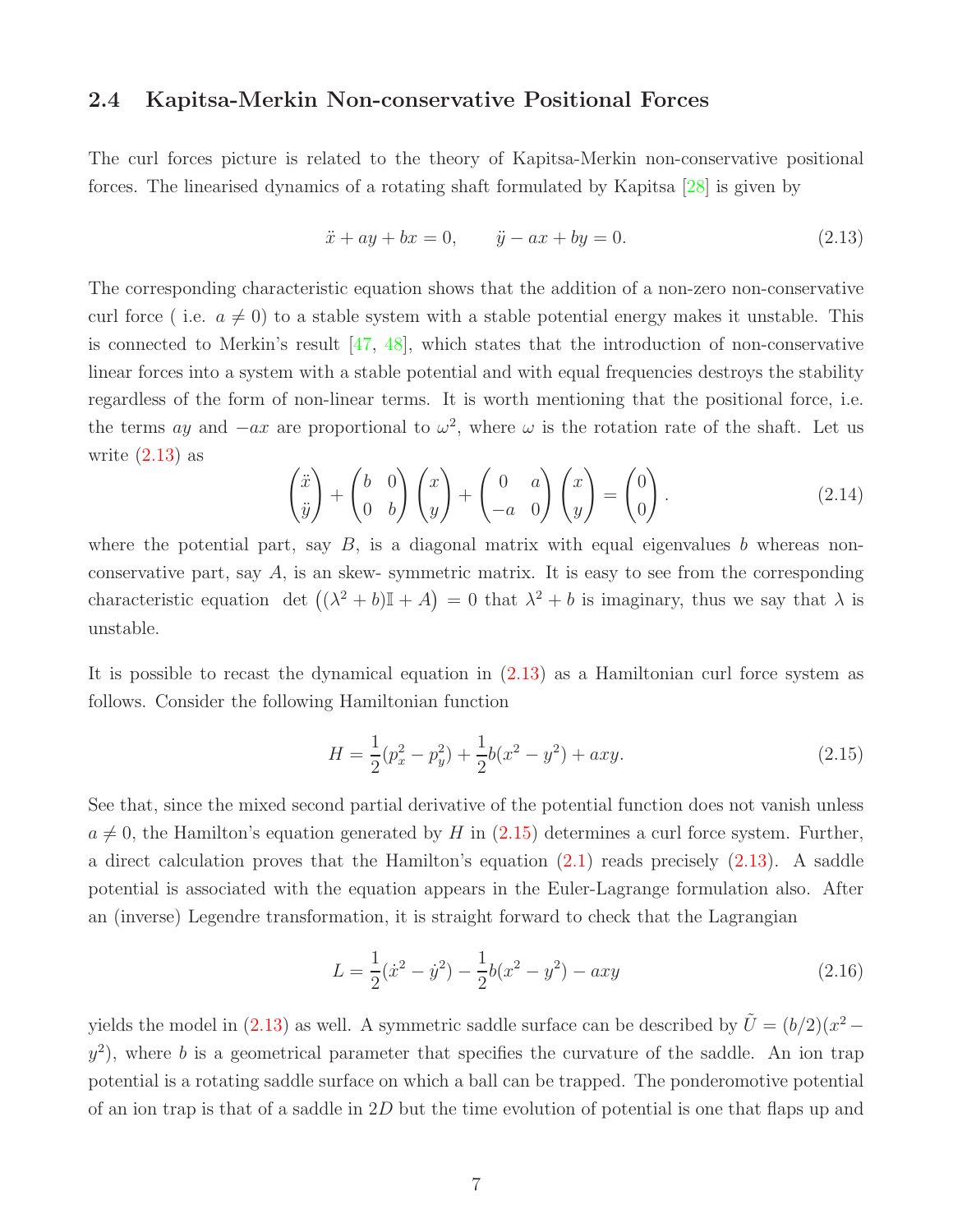down. The potential of the system is

$$
U(x, y, t) = \frac{1}{2}(x^2 - y^2)\cos(2\omega t) - xy\sin(2\omega t),
$$
\n(2.17)

where  $\omega$  is the angular drive frequency spinning saddle. The system acquires Coriolis and centrifugal forces when written in rotating frame and exhibits many interesting mechanics and geometry [\[33,](#page-23-4) [32\]](#page-23-5).

## <span id="page-7-1"></span><span id="page-7-0"></span>3 Curl Forces Coupled with Double Bracket Dissipation

#### 3.1 Double Bracket Dissipation

Linear algebraic dual  $\mathfrak{K}^*$  of a Lie algebra admits (Lie-)Poisson structure, [\[26,](#page-23-7) [40,](#page-24-5) [41,](#page-24-6) [46\]](#page-24-7). For two functions  $F$  and  $H$ , the Lie-Poisson bracket is defined to be

<span id="page-7-2"></span>
$$
\{F, H\}(\mathbf{z}) = \left\langle \mathbf{z}, \left[ \frac{\delta F}{\delta \mathbf{z}}, \frac{\delta H}{\delta \mathbf{z}} \right] \right\rangle \tag{3.1}
$$

where  $\delta F/\delta z$  is the gradient of F. Here, the bracket on the right hand sider is the Lie algebra bracket on  $\mathfrak{K}$ . Note that, we assume the reflexivity condition  $\mathfrak{K}^{**} = \mathfrak{K}$ . The dynamics is then computed to be

$$
\dot{F} = \{F, H\}(\mathbf{z}) = \left\langle \mathbf{z}, \left[ \frac{\delta F}{\delta \mathbf{z}}, \frac{\delta H}{\delta \mathbf{z}} \right] \right\rangle = \left\langle \mathbf{z}, -ad_{\delta H/\delta \mathbf{z}} \frac{\delta F}{\delta \mathbf{z}} \right\rangle = \left\langle ad_{\delta H/\delta \mathbf{z}}^* \mathbf{z}, \frac{\delta F}{\delta \mathbf{z}} \right\rangle. \tag{3.2}
$$

Here,  $ad_{\mathbf{x}}\mathbf{x}' := [\mathbf{x}, \mathbf{x}']$  for all  $\mathbf{x}$  and  $\mathbf{x}'$  in  $\mathbf{\hat{\mathcal{R}}}$  is the (left) adjoint action of the Lie algebra  $\mathbf{\hat{\mathcal{R}}}$  on itself whereas  $ad^*$  is the (left) coadjoint action of the Lie algebra  $\mathfrak K$  on the dual space  $\mathfrak K^*$ . Notice that  $ad_{\mathbf{x}}^*$  is defined to be minus of the linear algebraic dual of  $ad_{\mathbf{x}}$ . Then, we obtain the equation of motion governed by a Hamiltonian function  $H$  as

<span id="page-7-3"></span>
$$
\dot{\mathbf{z}} - ad^*_{\delta H/\delta \mathbf{z}} \mathbf{z} = 0. \tag{3.3}
$$

**Coordinate realizations.** Consider a Poisson manifold  $P$  with a local chart  $(z_i)$ . Then the Poisson bivector  $\Lambda = [\Lambda_{ij}]$  determines Poisson bracket as

$$
\{F, H\} = \Lambda_{ij} \frac{\partial F}{\partial z_i} \frac{\partial H}{\partial z_i},\tag{3.4}
$$

where the summation convention is assumed over the repeated indices.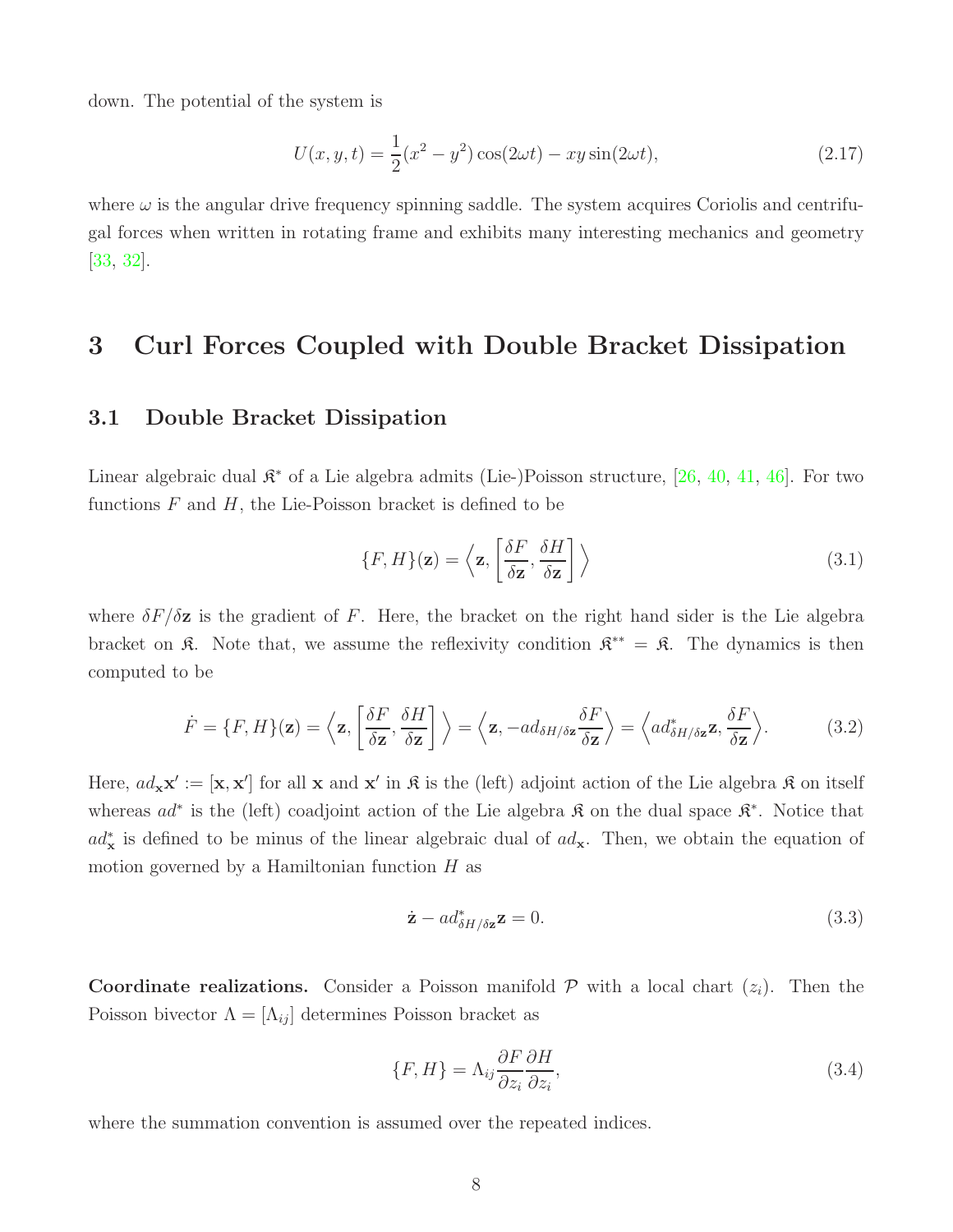Assume a finite dimensional Lie algebra  $\mathfrak{K}$  admitting a basis  $\{k_i\}$  with structure constants  $C_{ij}^k$ satisfying

$$
[\mathbf{k}_i, \mathbf{k}_j] = C_{ij}^k \mathbf{k}_k, \tag{3.5}
$$

On the dual basis  $\{k^i\}$  of  $\mathfrak{K}^*$ , we denote an element by  $z = z_i k^i$ . In this setting, we compute the (Lie-)Poisson bivector as  $\Lambda_{ij} = C_{ij}^m z_m$ , whereas the Lie-Poisson bracket [\(3.1\)](#page-7-2) as

<span id="page-8-2"></span>
$$
\{F, H\} = C_{ij}^k z_k \frac{\partial F}{\partial z_i} \frac{\partial H}{\partial z_j}.
$$
\n(3.6)

Metriplectic bracket. Referring to the (Lie-)Poisson bivector field, define a symmetric bracket, literarily called double bracket, for two functions  $F$  and  $H$  as

<span id="page-8-0"></span>
$$
(F, H)^{(D)} = \mathcal{G}_{il} \frac{\partial F}{\partial z_i} \frac{\partial H}{\partial z_l} = \sum_j \Lambda_{ij} \Lambda_{lj} \frac{\partial F}{\partial z_i} \frac{\partial H}{\partial z_l} = \sum_j C^r_{ij} C^s_{lj} z_r z_s \frac{\partial F}{\partial z_i} \frac{\partial H}{\partial z_l},
$$
(3.7)

see [\[9,](#page-22-5) [52\]](#page-25-6). Now we define a metriplectic bracket [\[30,](#page-23-8) [31,](#page-23-9) [50,](#page-24-8) [51\]](#page-24-9) on  $\mathbb{R}^*$  as the sum of Lie-Poisson bracket and the double bracket [\(3.7\)](#page-8-0). Note that, the metriplectic bracket [\(3.8\)](#page-8-1) is an example of a Leibniz bracket [\[54\]](#page-25-7). In this case, the dynamics of an observable, generated by a Hamiltonian function  $H$  and an entropy like function  $S$ , is

<span id="page-8-1"></span>
$$
\dot{F} = [|F, H|]^{(D)} = \{F, H\} + a(F, S)^{(D)},
$$
\n(3.8)

for a real number a. Metriplectic systems are particular instances of GENERIC (an acronym for General Equation for Non-Equilibrium Reversible-Irreversible Coupling), [\[17,](#page-22-6) [18,](#page-22-7) [56\]](#page-25-8). We compute the equation of motion as

$$
\dot{z}_j - C_{ij}^m z_m \frac{\partial H}{\partial z_i} = a \sum_i C_{ji}^r C_{mi}^n z_r z_n \frac{\partial S}{\partial z_m} \tag{3.9}
$$

where on the left hand side we have the reversible Lie-Poisson dynamics whereas the dissipative term is located at the right hand side.

It is not straight forward to derive the dissipative azimuthal curl foces due to mixed potential term  $U(xy)$ . We can not use straight away the Herglotz principle and the generalized Euler-Lagrange equations to derive dissipative azimuthal curl forces due to non-separable potential term. We overcome this difficulty by using Galley's formalism to study this generalized system and propose an alternative derivation of dissipative curl force.

Note that the addition of a dissipative force destabilizes the system regardless of its stability under the action of gyroscopic forces. This extension overlaps with the program of Krechetnikov and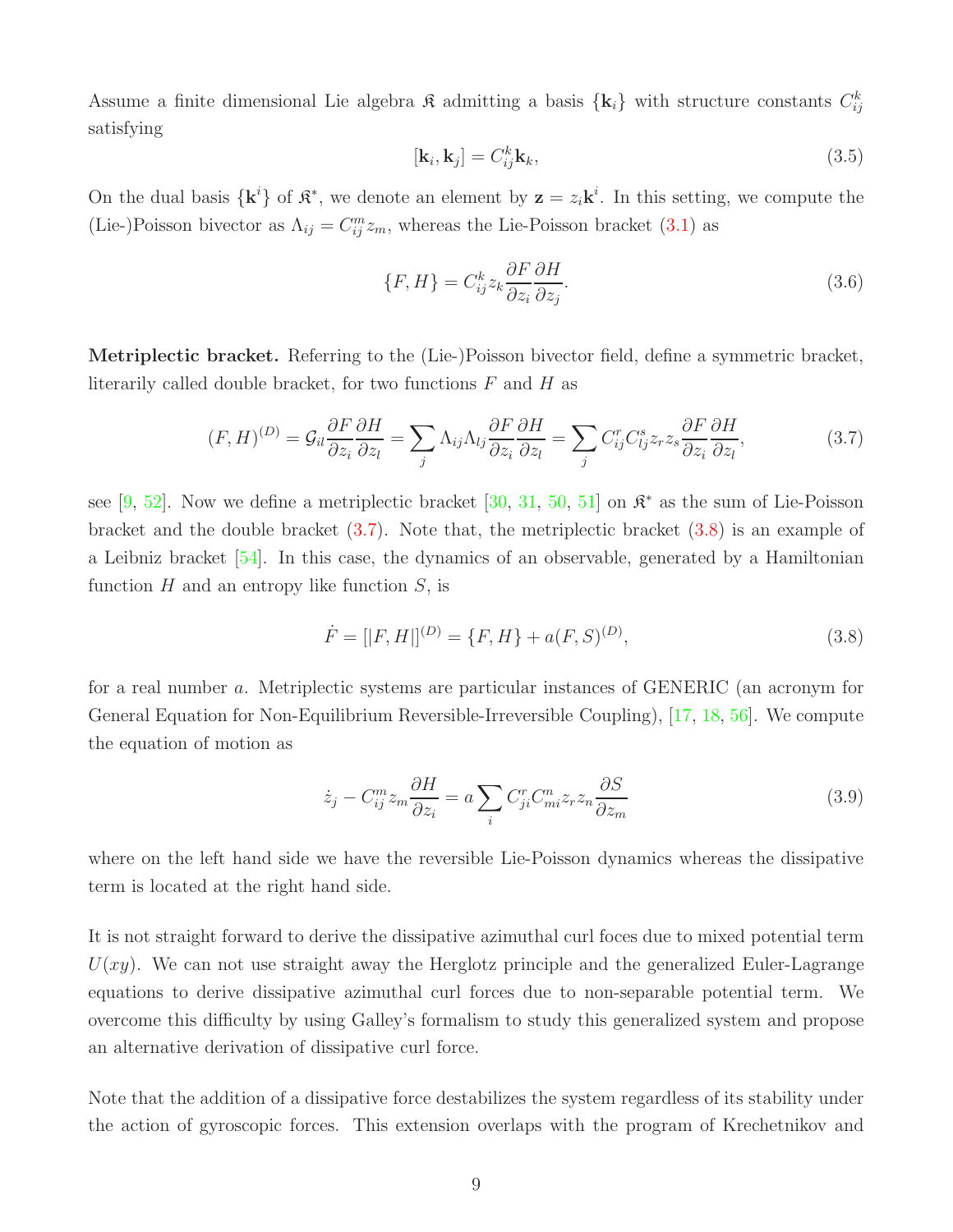Marsden [\[34,](#page-23-10) [35\]](#page-23-11). They proposed a rigorous mathematical framework for the motion of a mechanical system under the influence of various types of forces, namely, gyroscopic forces, dissipative forces, potential forces and nonconservative positional forces. We use Galley's formalism to study this generalized system and propose an alternative derivation of dissipative curl force.

# <span id="page-9-0"></span>3.2 Canonical Hamiltonian Dynamics with Double Bracket Dissipation

Let V be an n-dimensional vector space equipped with a basis  ${e_i}$  and its dual V<sup>\*</sup> with the dual basis  $\{e^{i}\}\$ . Then consider a  $(2n + 1)$ –dimensional (Heisenberg) Lie algebra g equipped with a basis  $\{e^i, e_j, f\}$  where i and j run from 1 to n. Here, the bracket operations are defined to be

<span id="page-9-1"></span>
$$
[\mathbf{e}^i, \mathbf{e}_j] = \langle \mathbf{e}^i, \mathbf{e}_j \rangle \mathbf{f} = \delta_j^i \mathbf{f}
$$
 (3.10)

and the rest is zero. Here, the second term in  $(3.10)$  is simply the dualization between  $V^*$  and V . See that, we can argue the coefficients of this bracket definition as the canonical symplectic form on the symplectic space  $V \oplus V^*$ . On the dual space  $\mathfrak{g}^*$  we consider the respected dual basis  ${e_i, e^j, l}$ . We denote a Lie algebra element  $\xi$  and a dual element  $\alpha$  as

$$
\boldsymbol{\xi} = \xi_i \mathbf{e}^i + \xi^i \mathbf{e}_i + \xi \mathbf{f}, \qquad \boldsymbol{\mu} = \mu^i \mathbf{e}_i + \mu_i \mathbf{e}^i + \mu \mathbf{I}, \tag{3.11}
$$

respectively. Obeying the definition presented in  $(3.6)$ , the Lie-Poisson bracket of two functions F and  $H$  on  $\mathfrak{g}^*$  is computed to be

<span id="page-9-3"></span>
$$
\{F, H\}(\mu) = \mu \left( \frac{\partial F}{\partial \mu^i} \frac{\partial H}{\partial \mu_i} - \frac{\partial H}{\partial \mu^i} \frac{\partial F}{\partial \mu_i} \right). \tag{3.12}
$$

Referring to this calculation, we write the Lie-Poisson dynamics [\(3.3\)](#page-7-3) generated by a Hamiltonian function  $H$  as follows

<span id="page-9-2"></span>
$$
\dot{\mu}^i - \mu \frac{\partial H}{\partial \mu_i} = 0, \qquad \dot{\mu}_i + \mu \frac{\partial H}{\partial \mu^i} = 0, \qquad \dot{\mu} = 0.
$$
\n(3.13)

Here, the last relation gives that  $\mu$  is a constant. In particular, if we choose  $\mu^i = q^i$ ,  $\mu_i = p_i$ , and  $\mu = 0$  in the equation [\(3.13\)](#page-9-2) of motion then we arrive at the canonical Hamilton's equations in its very classical form

$$
\dot{q}^i = \frac{\partial H}{\partial p_i}, \qquad \dot{p}_i = -\frac{\partial H}{\partial q^i} \tag{3.14}
$$

but as a coadjoint flow. This naive realization permits us to define a dissipative term to the classical reversible Hamiltonian dynamics by means of a double bracket given in [\(3.7\)](#page-8-0). Let us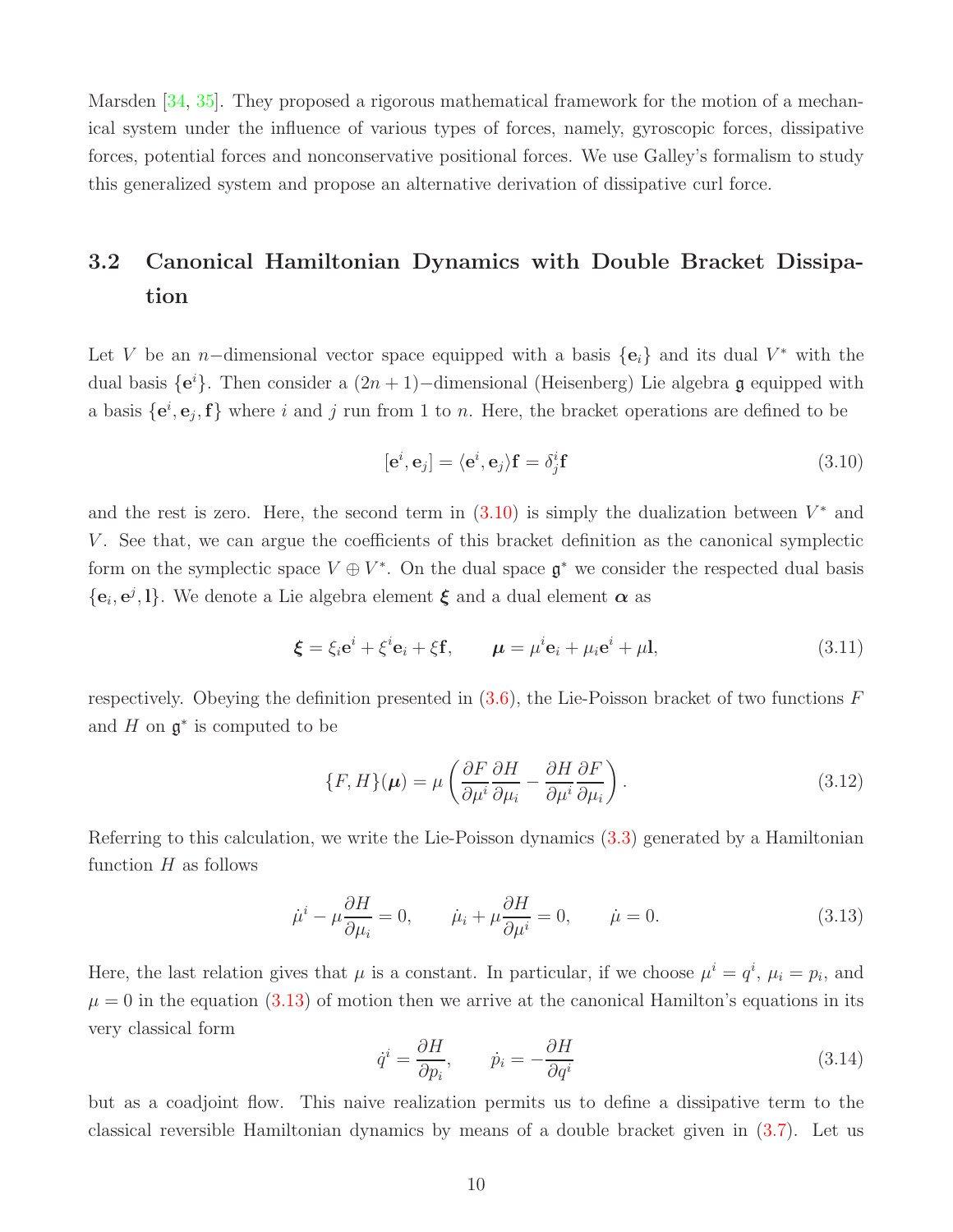depict this geometry.

**Double bracket dissipation.** Referring to the structure constant of the Lie algebra  $\mathfrak{g}$  given in  $(3.10)$ , and in the light of the double bracket definition  $(3.7)$ , we compute the following symmetric bracket

<span id="page-10-0"></span>
$$
(F, S)^{(D)}(\boldsymbol{\mu}) = \mu \left( \mu \delta^{ij} \frac{\partial S}{\partial \mu^i} \frac{\partial F}{\partial \mu^j} + \mu \delta_{ij} \frac{\partial S}{\partial \mu_i} \frac{\partial F}{\partial \mu_j} \right).
$$
(3.15)

We add the Lie-Poisson bracket in  $(3.12)$  and the symmetric bracket in  $(3.15)$  and arrive at a metriplectic bracket. The metriplectic dynamics generated by a Hamiltonian function  $H$  and an entropy like function S is

<span id="page-10-1"></span>
$$
\dot{\mu}^i = \mu \frac{\partial H}{\partial \mu_i} + \mu \delta^{ij} \mu \frac{\partial S}{\partial \mu^j}, \qquad \dot{\mu}_i = -\mu \frac{\partial H}{\partial \mu^i} + \mu \mu \delta_{ij} \frac{\partial S}{\partial \mu_j}, \qquad \dot{\mu} = 0. \tag{3.16}
$$

We wish to record here two interesting particular instances of the metriplectic dynamics [\(3.16\)](#page-10-1). For this, once more, we choose  $\mu^i = q^i$ ,  $\mu_i = p_i$ , and  $\mu = 1$ .

(1) Let us take the Hamiltonian function  $H = (1/2)\delta^{ij} p_i p_j + V(q)$  to be the total energy of the system and  $S = S(\mathbf{q})$  then the system  $(3.16)$  reduces to a second order differential equation with a dissipative term

<span id="page-10-2"></span>
$$
\ddot{q}^i - \frac{\partial^2 S}{\partial q^i \partial q^j} \dot{q}^j - \delta^{ij} \frac{\partial V}{\partial q^j} = 0.
$$
\n(3.17)

We cite [\[49\]](#page-24-10) for a more elegant geometrization of the second order ODE [\(3.17\)](#page-10-2) in terms of the GENERIC framework. Let us now consider that the dimension  $n = 2$  and consider the Hamiltonian function [\(2.6\)](#page-4-1) with  $S = -\gamma(t)\delta_{ij}q^i q^j$  then the dynamical system [\(3.16\)](#page-10-1) reduces to

$$
\dot{x} = p_x - \gamma(t)x
$$
,  $\dot{y} = -p_y - \gamma(t)y$ ,  $\dot{p}_x = -xU'$ ,  $\dot{p}_y = yU'$  (3.18)

where we consider that  $\mathbf{q} = (q^1, q^2) = (x, y)$ . The corresponding Newton's equation is computed to be

$$
\ddot{x} + \gamma(t)\dot{x} + xU'\left(\frac{1}{2}(x_1^2 - x_2^2)\right) = 0,
$$
  
\n
$$
\ddot{y} + \gamma(t)\dot{y} + yU'\left(\frac{1}{2}(x_1^2 - x_2^2)\right) = 0.
$$
\n(3.19)

<span id="page-10-4"></span>This pair yields dissipative radial curl forces and determine the Bateman pair of equation.

(2) As another application of the dissipative system [\(3.16\)](#page-10-1), we consider a Hamiltonian function H and choose  $S = (1/2)a\delta^{ij}p_i p_j$  for a scalar a, then a fairly straight-forward calculation gives that  $(3.16)$  becomes

<span id="page-10-3"></span>
$$
\dot{q}^i = \frac{\partial H}{\partial p_i}, \qquad \dot{p}_i = ap_i - \frac{\partial H}{\partial q^i}.
$$
\n(3.20)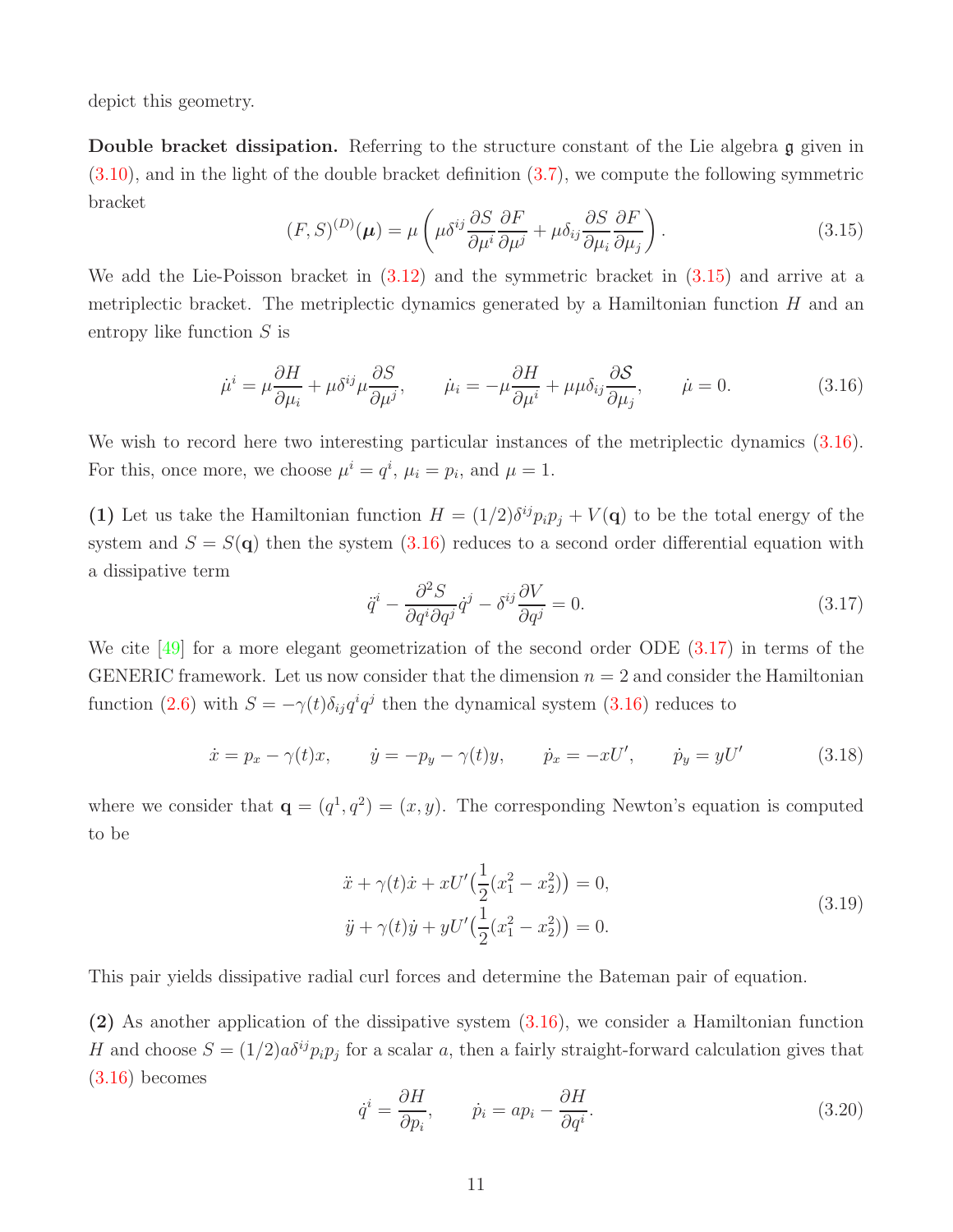This is the conformal Hamiltonian dynamics as described in  $\left[45\right]$ . See also  $\left[23\right]$ . Consider the vector field X generating the dynamics  $(3.20)$  and observe that, if the canonical symplectic twoform  $\Omega = dq^i \wedge dp_i$ ,

$$
\mathfrak{L}_X \Omega = d\big(dH + ap_i dq^i\big) = adq^i \wedge dp_i = a\Omega \tag{3.21}
$$

where  $\mathfrak L$  denotes the Lie derivative. This syas that X preserves the symplectic two-form up to some conformal factor a. Particularly, for the Hamiltonian function [\(2.6\)](#page-4-1) in dimension 2 the dynamical system reduces to conformal curl force system

<span id="page-11-3"></span>
$$
\dot{x} = p_x, \qquad \dot{y} = -p_y, \qquad \dot{p}_x = -\gamma(t)p_x - xU', \qquad \dot{p}_y = -\gamma(t)p_y + yU'
$$
\n(3.22)

<span id="page-11-0"></span>where we take a as  $-\gamma(t)$ . A direct calculation shows that Newtonian realization of this system is exactly the one in [\(3.19\)](#page-10-4).

#### 3.3 The Case of Gyroscopic Forces - Magnetic Extension

Thomson and Tait classify non-potential forces into three categories [\[61\]](#page-25-9). In n−dimensions, consider the power  $\mathbf{F} \cdot \dot{\mathbf{q}}$  of a given system. In the classification, a force  $\mathbf{F}$  is called gyroscopic force if the power vanishes identically. A force field is said to be dissipative if the power is non-positive whereas it is accelerating if the power is non-negative.

If, further, gyroscopic force is linear then it admits a skew-symmetric coefficient functions  $s_{ij}$  so that the components of the force field becomes  $F_i = s_{ij} \dot{q}^j$ . On the contrary, a linear dissipative force admits a symmetric structure  $g_{ij}\dot{q}^j$ , where the coefficient functions  $g_{ij}$  are symmetric. In this case, one can derive the force field by means of a Rayleigh dissipative function  $R = (1/2)g_{ij}\dot{q}^i\dot{q}^j$ . If a Rayleigh function exists the force field is computed to be the gradient of the Rayleigh function with respect to the velocity variables that is  $\nabla_q R$ .

Coupling with a Gyroscopic Term. It is possible to capture gyroscopic forces into a Hamiltonian formalism in a proper Poisson geometry [\[46\]](#page-24-7). See also [\[7\]](#page-21-5). To have this, one needs to introduce a non-standard Poisson bracket

<span id="page-11-2"></span>
$$
\{F, H\}_{gyro}(q, p) = \frac{\partial F}{\partial q^i} \frac{\partial H}{\partial p_i} - \frac{\partial F}{\partial p_i} \frac{\partial H}{\partial q^i} - s_{ij} \frac{\partial F}{\partial p_i} \frac{\partial H}{\partial p_j},\tag{3.23}
$$

where the gyroscopic skew-symmetric term involving  $\gamma_{ij}$  appears in the "magnetic extension" of the bracket. In this case, the dynamics governed by a Hamiltonian function reads

<span id="page-11-1"></span>
$$
\dot{q}^i = \frac{\partial H}{\partial p_i}, \qquad \dot{p}_i = -\frac{\partial H}{\partial q^i} - s_{ij} \frac{\partial H}{\partial p_j}.
$$
\n(3.24)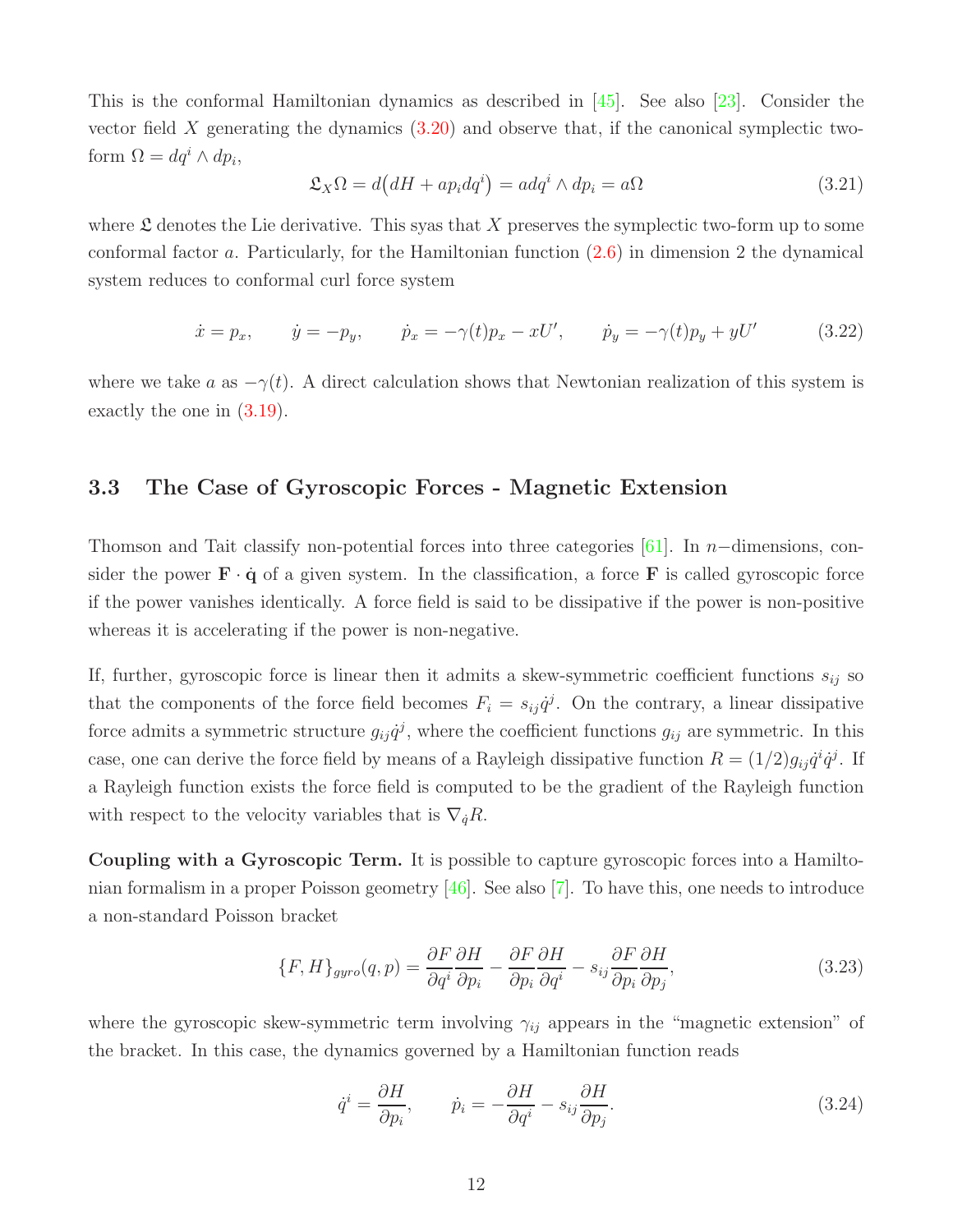For a Hamiltonian curl force dynamics, similar to the one presented in [\(2.5\)](#page-3-1), one can arrive at force field whose coefficient functions are computed to be linear curl force  $F_i = -\Omega_{ij}q^j$  for a skewsymmetric matrix  $\Omega_{ij} = -\Omega_{ji}$ . All though, due to skew-symmetric matrix, this looks similar to gyroscopic force theory, it is not the same. In this case, instead of velocities, the force depends on the positions. These forces, particularly, are called pseudo gyroscopic of radial corrections coined by Ziegler in 1953.

It is interesting to examine the Hamiltonian function [\(2.5\)](#page-3-1) in the realm of the Poisson bracket [\(3.24\)](#page-11-1). For this, we once more refer to the local coordinates  $(x, y)$  on 2–dimensional base manifold Q. In this case, we take the magnetic term  $s_{12} = s$  in the Poisson bracket [\(3.23\)](#page-11-2). Then the Hamilton's equation [\(3.24\)](#page-11-1) generated by the Hamiltonian function [\(2.6\)](#page-4-1) turns out to be

$$
\dot{x} = p_x, \qquad \dot{y} = -p_y, \qquad \dot{p}_x = -xU'\left(\frac{1}{2}(x^2 - y^2)\right) + sp_y, \qquad \dot{p}_y = yU'\left(\frac{1}{2}(x^2 - y^2)\right) - sp_x. \tag{3.25}
$$

<span id="page-12-0"></span>By collecting all these first order equation in the form of Newton's equation, we conclude that

$$
\ddot{x} + s\dot{y} + xU'\left(\frac{1}{2}(x^2 - y^2)\right) = 0,
$$
  
\n
$$
\ddot{y} - s\dot{x} + yU'\left(\frac{1}{2}(x^2 - y^2)\right) = 0.
$$
\n(3.26)

In this case, the dissipative terms in the system [\(3.26\)](#page-12-0) is given by a skew-symmetric form as a manifestation of the magnetic extension of the Poisson bracket. We can conclude that Hamiltonian of a curl force remains Hamiltonian if the linear gyroscopic force is added.

Coupling with a Dissipative Term. The system [\(3.26\)](#page-12-0) includes a curl force and a gyroscopic term. As a further step, we now add a dissipative term to this system. As manifested in the previous section, one can achieve this by employing metriplectic bracket. So we recall the double bracket in [\(3.15\)](#page-10-0) on a coadjoint orbit and consider only the terms involving partial derivatives with respect to momenta. This time we couple the symmetric bracket with the Poisson bracket [\(3.23\)](#page-11-2) involving a magnetic term. Accordingly, we introduce the following metriplectic bracket

$$
[[F, H]]_{mb} = \{F, H\}_{gyro} + c(F, H)
$$
  
=  $\frac{\partial F}{\partial q^i} \frac{\partial H}{\partial p_i} - \frac{\partial F}{\partial p_i} \frac{\partial H}{\partial q^i} - s_{ij} \frac{\partial F}{\partial p_i} \frac{\partial H}{\partial p_j} + c_{ij} \frac{\partial F}{\partial p_i} \frac{\partial H}{\partial p_j},$  (3.27)

where  $s_{ij}$  is skew-symmetric whereas  $c_{ij}$  is symmetric. We refer [\[12\]](#page-22-8) for various couplings of Poisson and symmetric brackets.

For two dimensional curl force system, we recall the Hamiltonian function in [\(2.15\)](#page-6-2). We denote the coefficients of the skew-symmetric quantity by  $s_{12} = s$  and the coefficients of the symmetric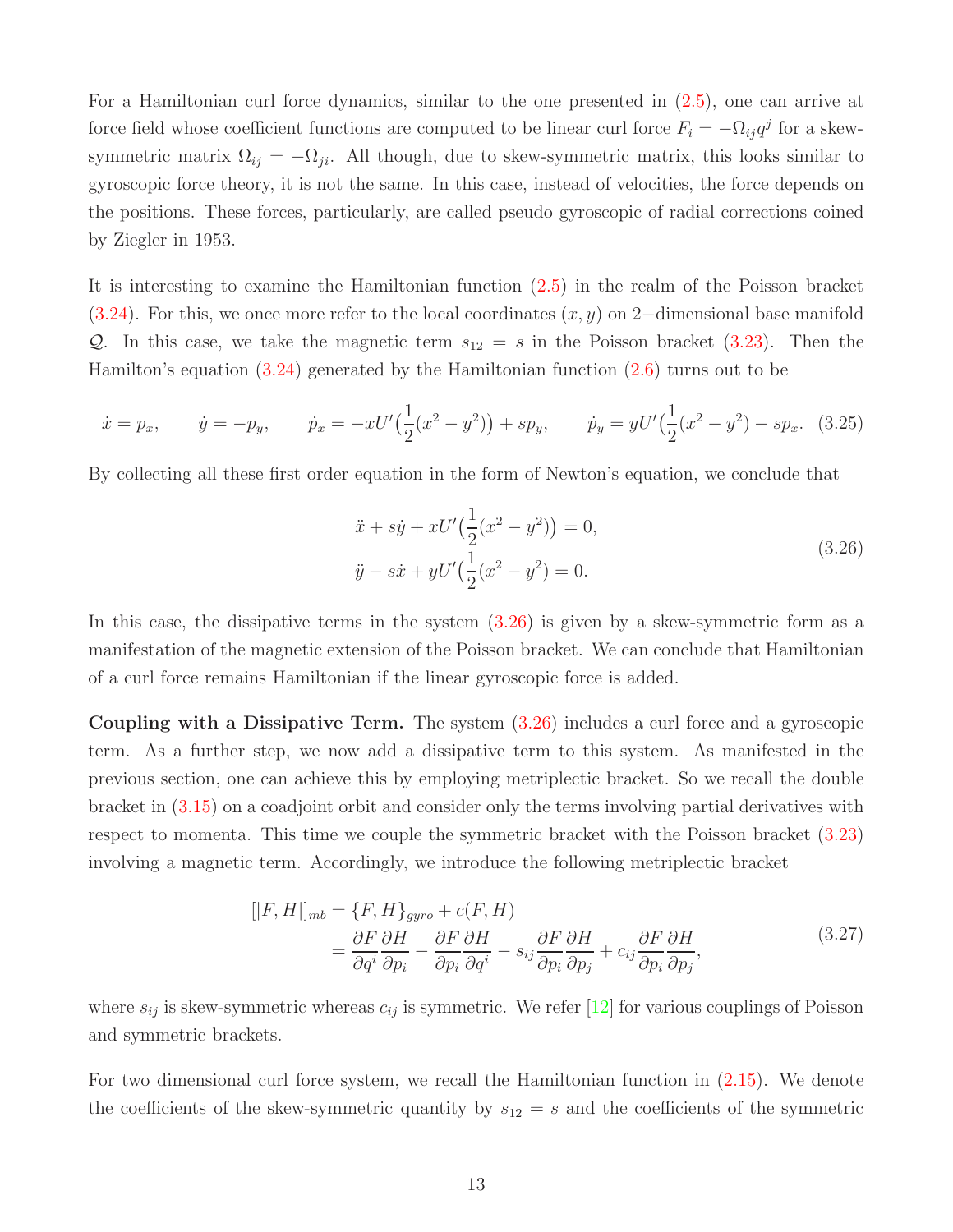quantity by  $c_{11} = c_{22} = c$  while the rest is zero. Then metriplectic equation

$$
\dot{\mathbf{z}} = [|\mathbf{z}, H]|_{mb} = {\mathbf{z}, H}_{gyro} + c(\mathbf{z}, H). \tag{3.28}
$$

After adding dissipative forces, by means of a symmetric bracket, to the setting, we get the most general set of system of equations. Explicitly, we compute the metriplectic equations as

$$
\dot{x} = p_x, \quad \dot{y} = -p_y, \quad \dot{p}_x = -bx - ay + sp_y + cp_x, \quad \dot{p}_y = by -ax + sp_x - cp_y \tag{3.29}
$$

whereas, in the form of Newton's equations, we have that

$$
\ddot{x} + s\dot{y} - c\dot{x} + bx + ay = 0, \qquad \ddot{y} + s\dot{x} + c\dot{y} + by - ax = 0.
$$
 (3.30)

This pair of equations involve the motion of mechanical system under influences of various forces which is closely connected to the work of Krechetnikov and Marsden [\[35\]](#page-23-11), where they define and study a notion of dissipation instability in a system ODEs. Krechetnikov and Marsden [\[35\]](#page-23-11) proposed a rigorous mathematical framework for the motion of a mechanical system under the influence of various types of forces, namely, gyroscopic forces, dissipative forces, potential forces and nonconservative positional forces. Two famous physical examples follow from reductions of Lagrangian top  $(b = 0)$ 

$$
\ddot{x} + s\dot{y} - c\dot{x} + ay = 0, \qquad \ddot{y} + s\dot{x} + c\dot{y} - ax = 0.
$$
 (3.31)

Another case is the one where  $s = 0$ . This corresponds dynamics without gyroscopic force term. For this case, the particular instance  $a = b = 1$  can be written as Euler-Lagrange equations by means of the following Lagrangian function

$$
L = \dot{x}\dot{y} - xy + \frac{1}{2}(x^2 - y^2) + \frac{1}{2}c(\dot{x}y - x\dot{y}).
$$
\n(3.32)

The case  $s = 0$  and  $c = 0$  manifests dynamics with no gyroscopic or dissipative force. So this case reduces to the Kapitsa model in [\(2.13\)](#page-6-1). One must note that the addition of non-conservative positional forces (or curl forces) to a system with a stable potential energy makes it unstable. The origin of this force lies in the friction between the rotating shaft and hydrodynamic media.

In 1879 Thomson and Tait [\[61\]](#page-25-9) showed that a statically unstable conservative system which has been stabilized by gyroscopic forces could be destabilized again by the introduction of small damping forces. More generally, they consider conservative and nonconservative linear forces. Note that the instability pops up for a tiny bit of damping is added to the structure. This destabilization paradox is related to the Whitney umbrella singularity. See [\[15,](#page-22-9) [36,](#page-23-13) [53,](#page-25-10) [58\]](#page-25-11) for some works on Whitney umbrella.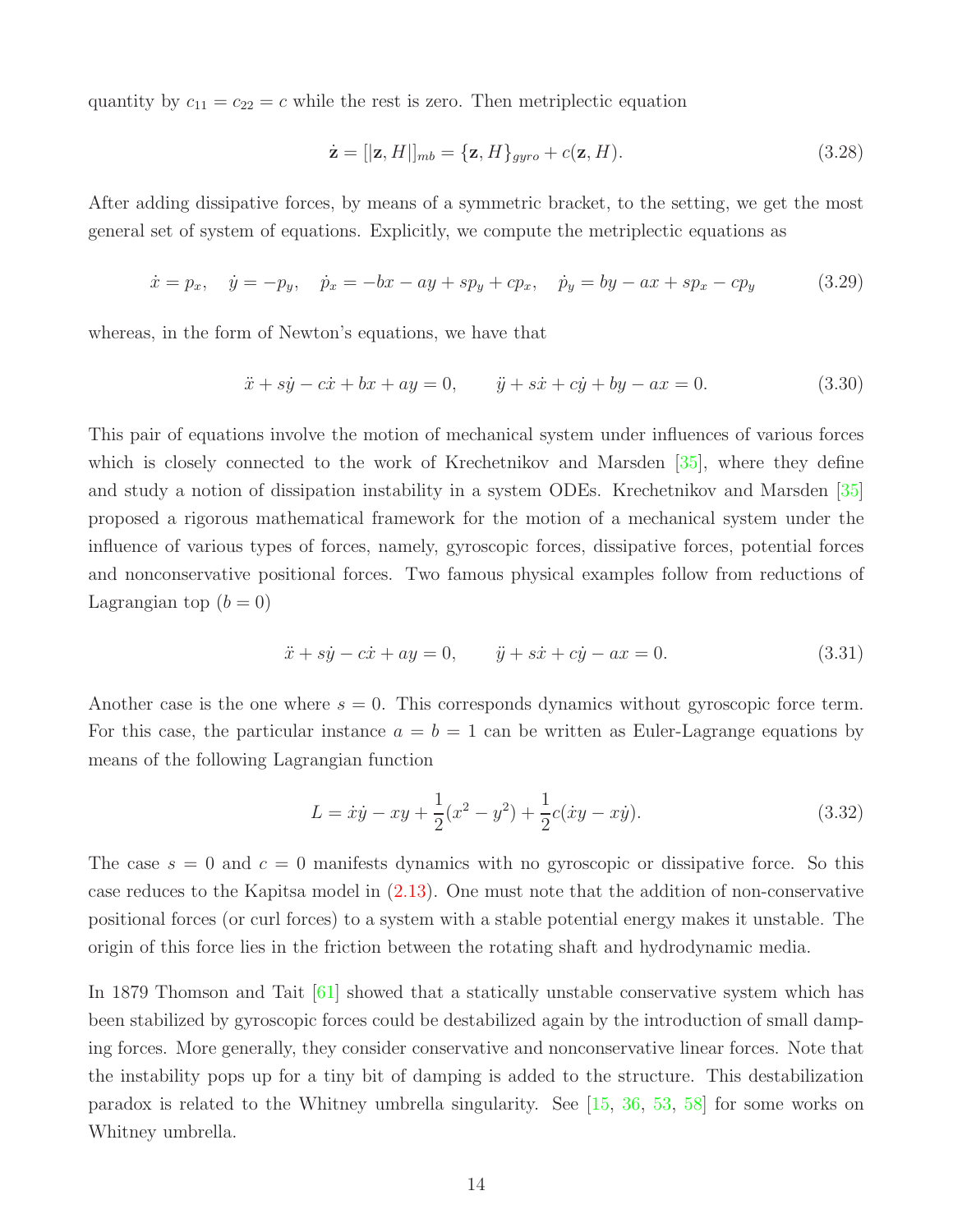## <span id="page-14-0"></span>4 Radial Curl Forces in Contact Geometry

The Generalized Variational Principle, proposed by Herglotz in 1930, generalizes the classical variational principle by defining the functional, whose extrema are sought, by a differential equation. The generalized variational principle gives a variational description of nonconservative processes. This method provides a link between the mathematical structure of control and optimal control theories and contact transformations. The contact transformations, which can always be derived from the generalized variational principle, have found applications in thermodynamics. We use Herglotz principle and the generalized Euler-Lagrange equations to derive dissipative radial curl forces.

#### <span id="page-14-1"></span>4.1 Contact Hamiltonian Dynamics

Let M be a  $(2n + 1)$ -dimensional manifold with a contact one-form  $\sigma \in \Lambda^1(\mathcal{M})$  satisfying  $d\sigma^n \wedge \sigma \neq 0$ . A contact form determines a contact structure which, locally is the kernel of the contact form  $\sigma$ , [\[1,](#page-21-6) [8,](#page-22-10) [44,](#page-24-12) [38\]](#page-24-13). There is a distinguished (Reeb) vector field satisfying

$$
\iota_{R_{\sigma}}\sigma = 1, \qquad \iota_{R_{\sigma}}d\sigma = 0. \tag{4.1}
$$

For a Hamiltonian function  $H$ , the Hamiltonian vector field  $X_H$  is the one defined to be

<span id="page-14-2"></span>
$$
\iota_{X_H}\sigma = -H, \qquad \iota_{X_H}d\sigma = dH - (\iota_{R_\sigma}dH)\sigma. \tag{4.2}
$$

Being a non-vanishing top-form we can consider  $d\sigma^n \wedge \sigma$  as a volume form on M. It is important to note that the Hamiltonian motion does not preserve the volume form. In this realization, contact Poisson (or Lagrange) bracket of two smooth functions on  $\mathcal M$  is defined by

<span id="page-14-3"></span>
$$
\{F, H\} = \iota_{[X_F, X_H]} \sigma,\tag{4.3}
$$

where  $X_F$  and  $X_H$  are Hamiltonian vectors fields determined through [\(4.2\)](#page-14-2).

**Darboux' Coordinates.** There are Darboux' coordinates on M given by  $(q^i, p_i, z)$ . In this realization, the contact one-form is  $\sigma = dz - p_i dq^i$  and the Reeb vector field is  $R_{\sigma} = \partial/\partial z$ . For a Hamiltonian function  $H$ , the Hamiltonian vector field, determined in  $(4.2)$ , is computed to be

$$
X_H = \frac{\partial H}{\partial p_i} \frac{\partial}{\partial q^i} - \left(\frac{\partial H}{\partial q^i} + \frac{\partial H}{\partial z} p_i\right) \frac{\partial}{\partial p_i} + \left(p_i \frac{\partial H}{\partial p_i} - H\right) \frac{\partial}{\partial z},\tag{4.4}
$$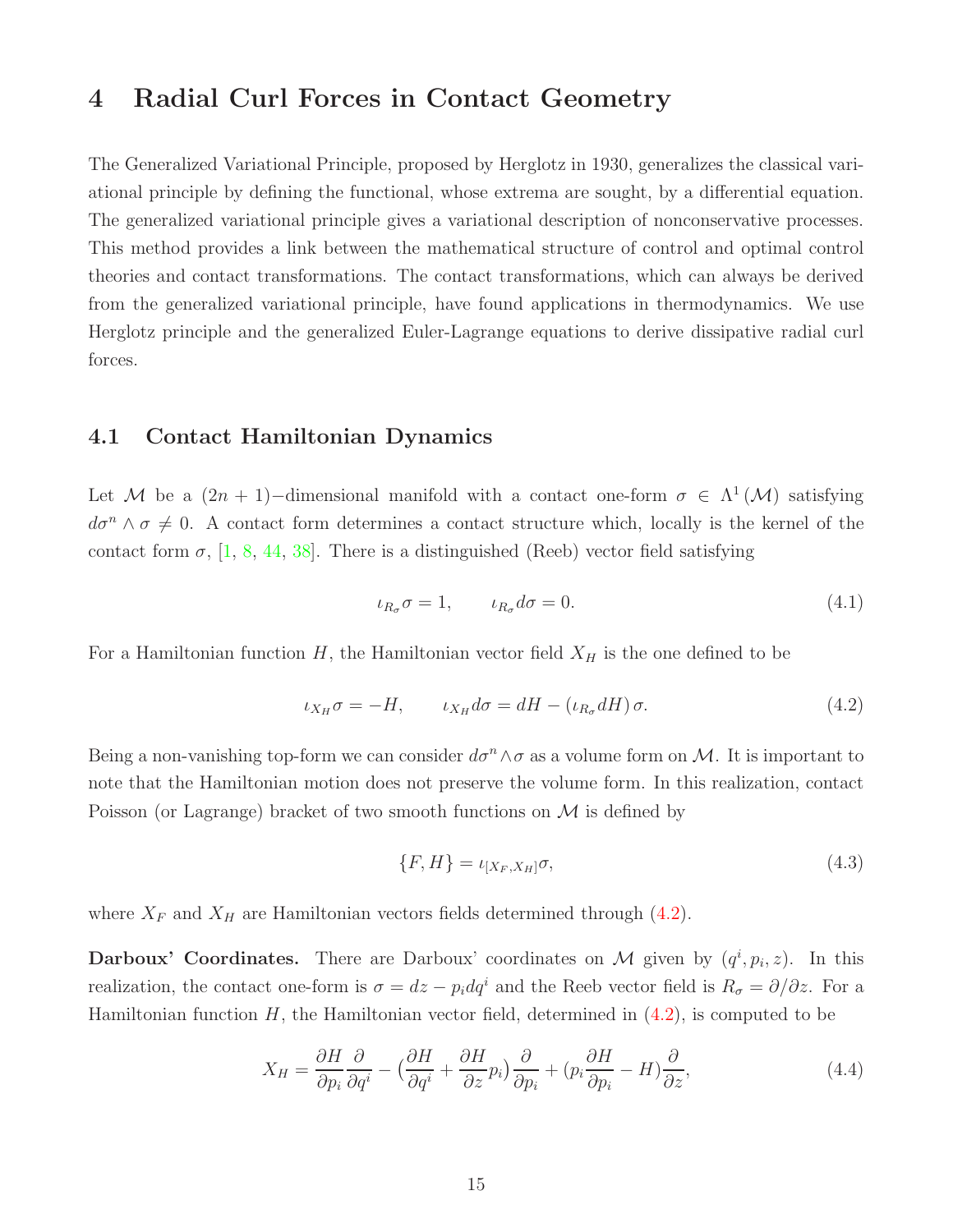whereas the contact Poisson bracket  $(4.3)$  is

$$
\{F, H\} = \frac{\partial F}{\partial q^i} \frac{\partial H}{\partial p_i} - \frac{\partial F}{\partial p_i} \frac{\partial H}{\partial q^i} + \left(F - p_i \frac{\partial F}{\partial p_i}\right) \frac{\partial H}{\partial z} - \left(H - p_i \frac{\partial H}{\partial p_i}\right) \frac{\partial F}{\partial z}.
$$
(4.5)

We obtain the contact Hamiltonian system

<span id="page-15-3"></span>
$$
\dot{q}^i = \frac{\partial H}{\partial p_i}, \qquad \dot{p}_i = -\frac{\partial H}{\partial q^i} - p_i \frac{\partial H}{\partial z}, \quad \dot{z} = p_i \frac{\partial H}{\partial p_i} - H.
$$
\n(4.6)

### <span id="page-15-0"></span>4.2 Herglotz principle

The generalized variational principle, proposed by Herglotz, defines the functional whose extrema are obtained by a differential equation rather than by an integral. The Herglotz principle yields a variational description of nonconservative as well as conservative processes involving one independent variable. The Herglotz principle is defined by the functional  $z(\mathbf{q}; \tau)$  through a differential equation of the form [\[20,](#page-22-11) [27,](#page-23-14) [39\]](#page-24-14)

<span id="page-15-1"></span>
$$
\dot{z} = L(t, q^i, \dot{q}^i, z), \qquad 0 \le t \le \tau. \tag{4.7}
$$

Here q belongs to the space of  $C^2$  curves q defined on  $[0, \tau]$  satisfying the boundary condition  $\mathbf{q}(0) = \mathbf{q}_0, \mathbf{q}(\tau) = \mathbf{q}_{\tau}$ . So z is a solution of the Cauchy problem of Herglotz action with  $z(0) = z_0$ .

Let L be a Lagrangian function defined on  $TQ \times \mathbb{R}$  with coordintes  $(q^i, \dot{q}^i, z)$ . Herglotz showed that the value of this functional attains its extremum if  $q(t)$  solution of the generalized Euler-Lagrange equations (the dissipative Lagrange system)

<span id="page-15-2"></span>
$$
\frac{\partial L}{\partial q^i} - \frac{d}{dt} \left( \frac{\partial L}{\partial \dot{q}^i} \right) + \frac{\partial L}{\partial z} \frac{\partial L}{\partial \dot{q}^i} = 0,
$$
\n(4.8)

for all  $t \in [0, \tau]$  and z is a solution of the Cauchy problem  $(4.7)$  which depends on q. It is important to notice that [\(4.8\)](#page-15-2) represents a family of differential equations since for each function  $q(t)$  a different differential equation arises, hence  $z(t)$  dependes on  $q(t)$ . Without the dependence of z, this problem reduces to a classical calculus of variations problem. If the functional z defined in  $(4.7)$  is invariant with respect to translation in time, then the quantity

<span id="page-15-4"></span>
$$
I = exp\left(-\int^t \frac{\partial L}{\partial z} d\theta\right) \left(L(x, \dot{x}, z) - \frac{\partial L}{\partial \dot{x}^k} \dot{x}^k\right)
$$
(4.9)

is conserved on solutions of the generalized Euler-Lagrange equations for regular Lagrangians.

**The Legendre Transformation.** For a regular Lagrangian function  $L$  we define the fiber deriva-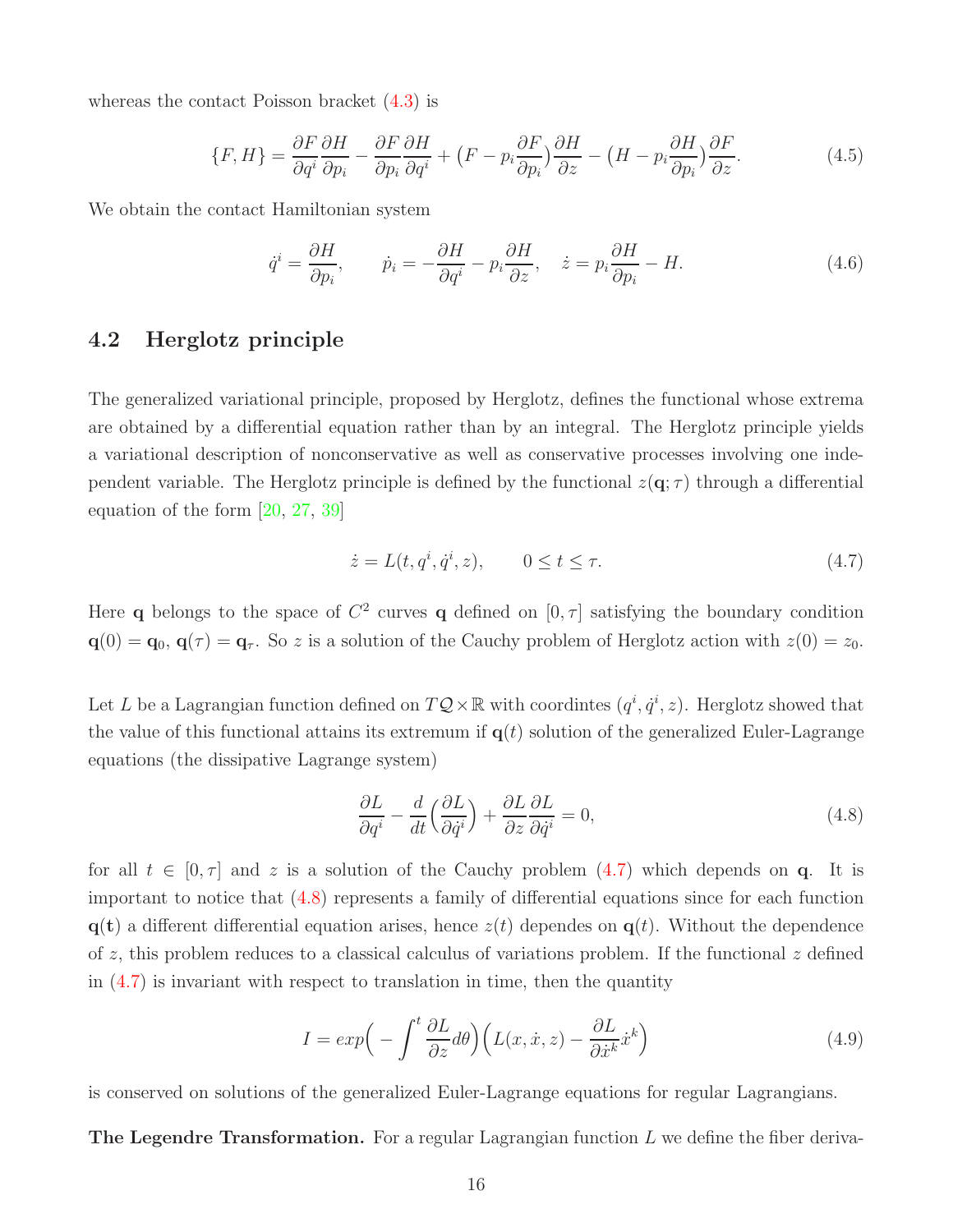tive is

<span id="page-16-1"></span>
$$
\mathbb{F}L: T\mathcal{Q} \times \mathbb{R} \longrightarrow T^*\mathcal{Q} \times \mathbb{R}, \qquad (q^i, \dot{q}^i, z) \mapsto (q^i, \frac{\partial L}{\partial \dot{q}^j}, z)
$$
(4.10)

∂L

A direct calculation shows that the Legendre transformation [\(4.10\)](#page-16-1) maps the generalized Euler-Lagrange equations in [\(4.8\)](#page-15-2) to contact Hamiltonian dynamics [\(4.6\)](#page-15-3).

The flow of a contact Hamiltonian system preserves the contact structure, but it does not preserve the Hamiltonian. Instead we obtain

$$
\frac{dH}{dt} = -H\frac{\partial H}{\partial z}.
$$

It can be readily checked, in the light of the integral invariant [\(4.9\)](#page-15-4), that

$$
I(x, p, z) = H(x(t), p(t), z(t)) exp\left(\int^t \frac{\partial H}{\partial z} d\theta\right)
$$
\n(4.11)

<span id="page-16-0"></span>is constant along the flow of  $X_H^c$  defined by  $(4.6)$  with the autonomous contact Hamiltonian  $H(x, p, z)$ .

### 4.3 Radial Curl Forces in Contact Dynamics

Consider two-dimensional anisotropic damped system with the potential energy  $\frac{1}{2}(x_1^2 - x_2^2)$  and changing-sign damping coefficient. The contact Hamiltonian is recasted as

<span id="page-16-3"></span>
$$
H = \frac{1}{2}(p_x^2 - p_y^2) + U(\frac{1}{2}(x^2 - y^2)) + \gamma(t)z
$$
\n(4.12)

<span id="page-16-2"></span>and leads to the equations

$$
\begin{aligned}\n\dot{x} &= p_x, \quad \dot{y} = -p_y, \\
\dot{p}_x &= -x_1 U' \Big(\frac{1}{2} (x_1^2 - x_2^2)\Big) - \gamma(t) p_x, \\
\dot{p}_y &= x_2 U' \Big(\frac{1}{2} (x_1^2 - x_2^2)\Big) + \gamma(t) p_y, \\
\dot{z} &= \frac{1}{2} (p_x^2 - p_y^2) - U \Big(\frac{1}{2} (x^2 - y^2)\Big) - \gamma(t) z.\n\end{aligned} \tag{4.13}
$$

Notice that the first two lines of equations are precisely the dissipative dynamics in  $(3.22)$ . So that, they are equal to the Bateman pair of equations in [\(3.19\)](#page-10-4). In order to investigate the last equation in [\(4.13\)](#page-16-2), we first recall the inverse Legendre transformation

$$
\mathbb{F}H: T^*\mathcal{Q} \times \mathbb{R} \longrightarrow T\mathcal{Q} \times \mathbb{R}, (q^i, p_i, z) \mapsto (q^i, \frac{\partial H}{\partial p_i}, z). \tag{4.14}
$$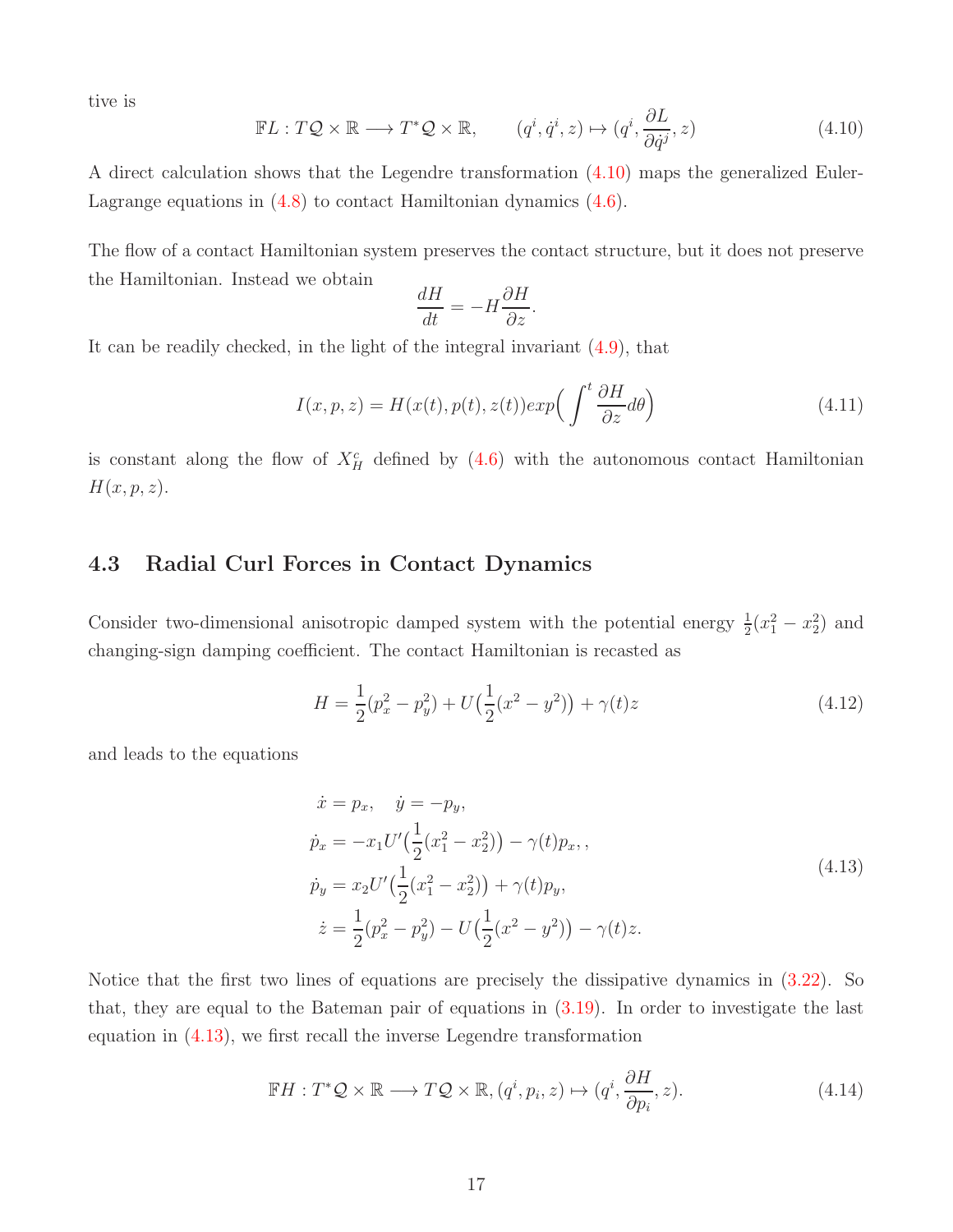Evidently, the Hamiltonian function [\(4.12\)](#page-16-3) has indeed a regular (invertible) Legendre transformation. The first set of equations in [\(4.13\)](#page-16-2) is the realization of the inverse Legendre trasnformation. Further, it is immediate to see that by imposing the last equation in [\(4.13\)](#page-16-2) as a differential Herglotz principle for the Lagrangian function

$$
L(x, y, \dot{x}, \dot{y}) = \frac{1}{2}(\dot{x}^2 - \dot{y}^2) - U(\frac{1}{2}(x^2 - y^2)) - \gamma(t)z.
$$
 (4.15)

Then, in the light of the inverse Legendre transformation  $\dot{x} = p_x$  and  $\dot{y} = -p_y$ , the first two lines of the system [\(4.13\)](#page-16-2) are the generalized (dissipative) Euler-Lagrange equations in [\(4.8\)](#page-15-2). This observation manifests the variational aspect of the Bateman's pair [\(3.19\)](#page-10-4) due the radial curl forces with a dissipation.

Kapitsa-Merkin Model with Dissipation. Recall the Hamiltonian realization [\(2.15\)](#page-6-2) introduced for the Kapitsa model in [\(2.13\)](#page-6-1). To generalize this discussion to the contact Hamiltonian framework, introduce the following contact Hamiltonian function

$$
H = \frac{1}{2}(p_x^2 - p_y^2) + \frac{1}{2}b(x^2 - y^2) + axy + \gamma(t)z.
$$
\n(4.16)

A direct computation gives that the first two sets of equations in the contact Hamilton's equations [\(4.6\)](#page-15-3) can be written in the form of Newton's equation

$$
\ddot{x} + \gamma(t)\dot{x} + bx + ay = 0, \qquad \ddot{y} + \gamma(t)\dot{y} + by - ax = 0.
$$
 (4.17)

The last equation in [\(4.6\)](#page-15-3) becomes the differential equation

$$
\dot{z} = \frac{1}{2}(\dot{x}^2 - \dot{y}^2) - \frac{1}{2}b(x^2 - y^2) - axy - \gamma(t)z
$$
\n(4.18)

<span id="page-17-0"></span>determining the Herglotz principle [\(4.7\)](#page-15-1).

## 5 Dissipative Curl Forces and Galley's Method

Hamilton's action principle is not suitable for non-conservative systems. Having observed that Galley [\[13,](#page-22-12) [14\]](#page-22-13) proposed a method based on a new variational principle. This required allowing one to break the time-symmetry manifest in the action. The formalism given in [\[13\]](#page-22-12) corresponds to a variational principle specified by initial data contrary to Hamilton's that fixes configuration of system at initial and final times. We first depict this geometry then employ this approach to curl force theory.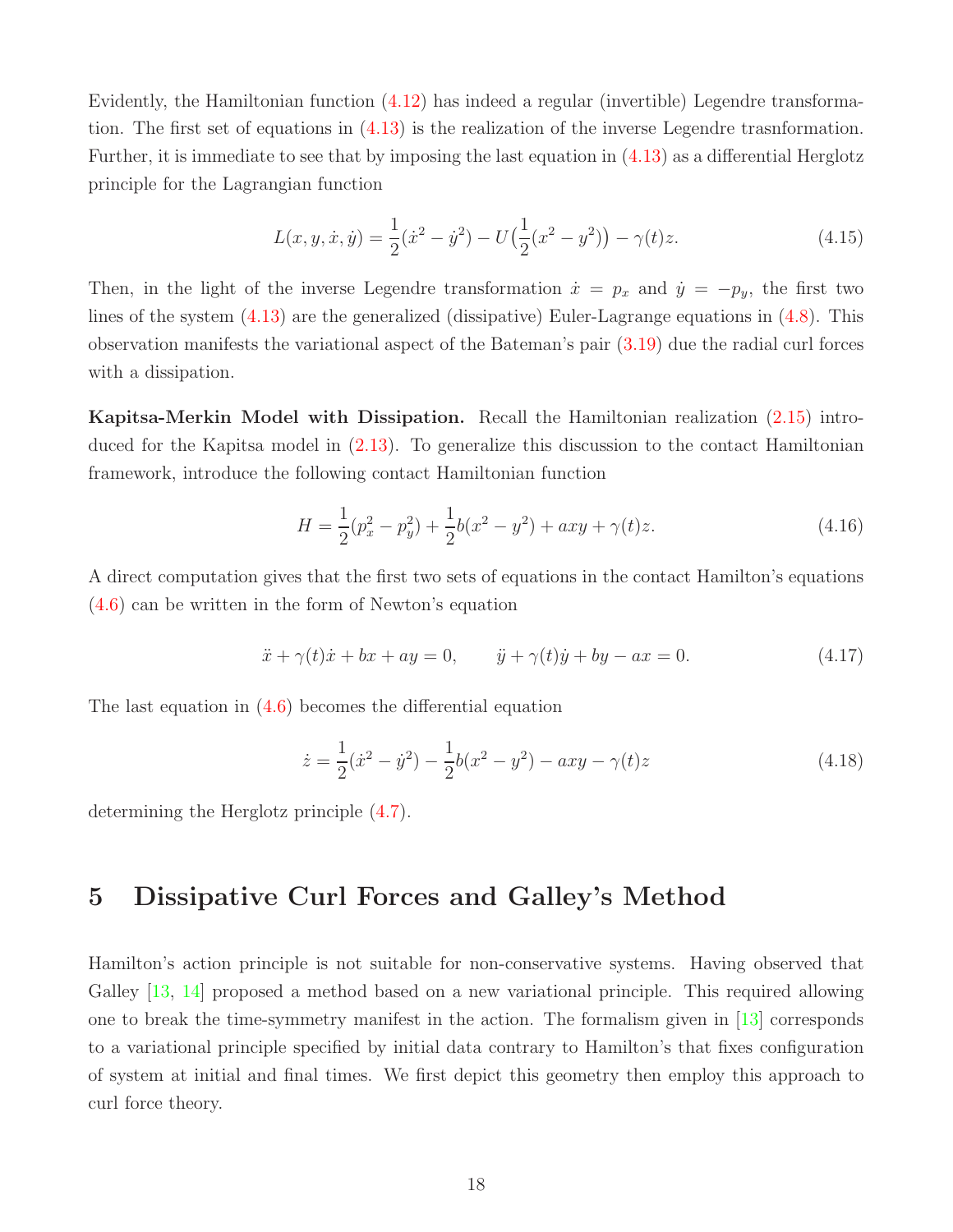#### <span id="page-18-0"></span>5.1 Galley's Formalism

Galley has developed a consistent formulation of Hamilton's principle that is compatible with initial value problems [\[13,](#page-22-12) [14\]](#page-22-13). In the framework of Galley, the degrees of freedom are formally doubled to facilitate the nonconservativity, so that  $q_1$  and  $q_2$  are decoupled from each other. Accordingly, one defines an action, a functional of the coordinates  $q_1$  and  $q_2$ , as

$$
S(\mathbf{q}_1, \mathbf{q}_2) = \int_{t_i}^{t_f} dt \mathcal{L}(\mathbf{q}_1, \mathbf{q}_2, \dot{\mathbf{q}}_1, \dot{\mathbf{q}}_2), \qquad (5.1)
$$

where the Lagrangian is determined in the form of

$$
\mathcal{L}(\mathbf{q}_1, \mathbf{q}_2, \dot{\mathbf{q}}_1, \dot{\mathbf{q}}_2) = L(\mathbf{q}_1, \dot{\mathbf{q}}_1) - L(\mathbf{q}_2, \dot{\mathbf{q}}_2) + K(\mathbf{q}_1, \mathbf{q}_2, \dot{\mathbf{q}}_1, \dot{\mathbf{q}}_2),
$$
\n(5.2)

where  $K(\mathbf{q}_1, \mathbf{q}_2, \dot{\mathbf{q}}_1, \dot{\mathbf{q}}_2)$  encodes nonconservative nature of a dynamical system. It is immediate to see that K must be skew-symmetric with respect to the relabelling  $\mathbf{q}_1 \leftrightarrow \mathbf{q}_2$ . For  $K \neq 0$  the two paths  $\mathbf{q}_1(t)$  and  $\mathbf{q}_2(t)$  get coupled with each other and  $\mathcal L$  describes a non conservative system. The Euler-Lagrange equations for  $\mathcal L$  are not necessarily physical until we take the physical limit (PL) wherein the histories are identified, i.e.,  $\mathbf{q}_1 = \mathbf{q}_2 = \mathbf{q}$ , after completing all variations and derivatives. A more convenient parametrization of the coordinates is exhibited in [\[13\]](#page-22-12) as

<span id="page-18-1"></span>
$$
\mathbf{q}_{-} = \mathbf{q}_{1} - \mathbf{q}_{2}, \qquad \mathbf{q}_{+} = \frac{\mathbf{q}_{1} + \mathbf{q}_{2}}{2}.
$$
\n
$$
(5.3)
$$

It is evident that, after taking the physical limit PL, one has that

<span id="page-18-2"></span>
$$
\mathbf{q}_{-} \rightarrow 0, \qquad \mathbf{q}_{+} \rightarrow \mathbf{q}_{1} = \mathbf{q}_{2} = \mathbf{q}.\tag{5.4}
$$

This leads to the dissipative Euler–Lagrange equations

<span id="page-18-3"></span>
$$
\frac{d}{dt}\left(\frac{\partial L}{\partial \dot{\mathbf{q}}} + \left[\frac{\partial K}{\partial \dot{\mathbf{q}}}\right]_{PL}\right) = \frac{\partial L}{\partial \mathbf{q}} + \left[\frac{\partial K}{\partial \mathbf{q}_{-}}\right]_{PL}.
$$
\n(5.5)

Consider a regular Lagrangian function  $L = L(\mathbf{q}_a, \dot{\mathbf{q}}_a)$  for  $a = 1, 2$ . In terms of the Legendre transformation  $\mathbf{p}_a = \partial L/\partial \dot{\mathbf{q}}_a$ , we define the canonical Hamiltonian function  $H(\mathbf{q}_a, \mathbf{p}_a) = \mathbf{p}_a \cdot \dot{\mathbf{q}}_a - L$ . This reads the following collective Hamiltonian function

$$
\mathcal{H} = H(\mathbf{q}_1, \mathbf{p}_1) - H(\mathbf{q}_2, \mathbf{p}_2) - K(\mathbf{q}_1, \mathbf{q}_2, \mathbf{p}_1, \mathbf{p}_2). \tag{5.6}
$$

It is possible to write the Hamiltonian function in terms of the variables in [\(5.3\)](#page-18-1). So that we can compute the momenta  $p_+$  and  $p_-\infty$  that we can write the Hamiltonian function with respect to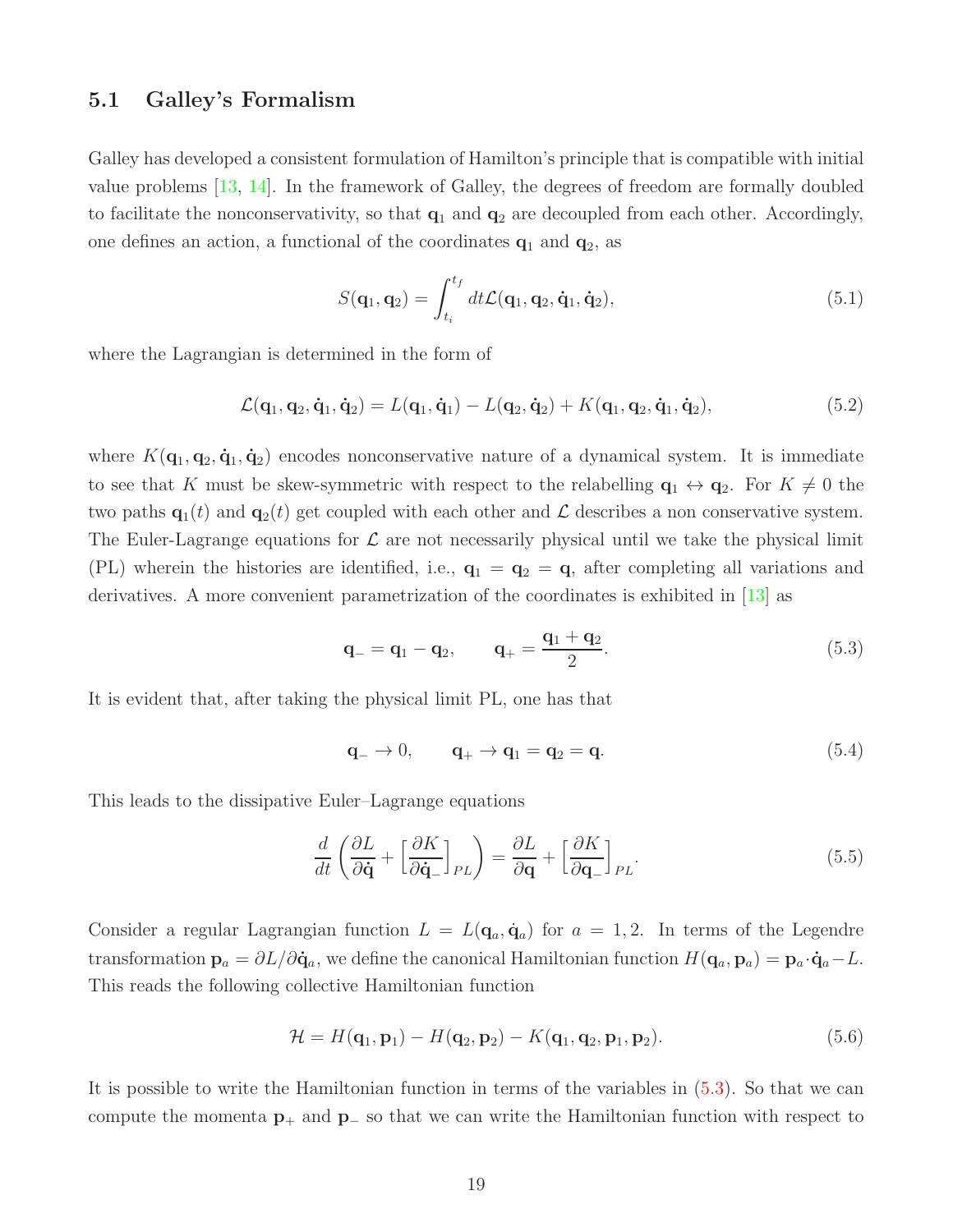$\pm$  coordinates that is  $\mathcal{H} = \mathcal{H}(\mathbf{q}_-,\mathbf{q}_+,\mathbf{p}_-,\mathbf{p}_+).$  After taking the physical limit PL in [\(5.4\)](#page-18-2), the canonical Hamilton's equations reduce to

<span id="page-19-2"></span>
$$
\dot{\mathbf{q}} = \frac{\partial H}{\partial \mathbf{p}} - \left[\frac{\partial K}{\partial \mathbf{p}_{-}}\right]_{PL}, \qquad \dot{\mathbf{p}} = -\frac{\partial H}{\partial \mathbf{q}} + \left[\frac{\partial K}{\partial \mathbf{q}_{-}}\right]_{PL}.
$$
 (5.7)

Non-conservative character of this system can be easily observed by the time derivative of the Hamiltonian function

$$
\frac{dH}{dt} = -\mathbf{q} \cdot \left[ \frac{d}{dt} \frac{\partial K}{\partial \dot{\mathbf{q}}_{-}} - \frac{\partial K}{\partial \mathbf{q}_{-}} \right]_{PL}.
$$
\n(5.8)

### <span id="page-19-0"></span>5.2 Dissipative Curl Forces in Galley's Framework

In this section, we employ the dissipative decoupling method presented in the previous subsection to the Hamiltonian functions governing radial curl forces.

Decoupling Bateman's Pair. We start with the Hamiltonian function given in [\(2.6\)](#page-4-1) where the potential energy is particularly considered to be  $U = (1/2)(x^2 - y^2)$ . Decompose this Hamiltonian function as

<span id="page-19-1"></span>
$$
H = \frac{1}{2}(p_x^2 - p_y^2) + \frac{1}{2}(x^2 - y^2) = H_1(x, p_x) - H_2(y, p_y),
$$
\n(5.9)

where  $H_1 = (1/2)p_x^2 + (1/2)x^2$ . We now couple the Hamiltonian function H in [\(5.9\)](#page-19-1) with a function  $K = \kappa p_+ x_-$  where the plus minus notation is adopted through [\(5.3\)](#page-18-1) so that  $x_+ = (1/2)(x + y)$ and  $x_ - = x - y$ . Explicitly, we have that

$$
\mathcal{H}(x_-, x_+, p_-, p_+) = H(x_-, x_+, p_-, p_+) - K(x_-, x_+, p_-, p_+) = p_-p_+ + x_-, x_+ - \kappa p_+ x_-, \tag{5.10}
$$

where  $H$  is the one in  $(5.9)$  with the plus minus coordinates. The non-conservative Hamilton's equation in [\(5.7\)](#page-19-2) read that

$$
\dot{x} = p_x, \qquad \dot{p}_x = -x + \kappa p_x \tag{5.11}
$$

whereas the Newtonian form of the dynamics is

$$
\ddot{x} - \kappa \dot{x} + x = 0. \tag{5.12}
$$

This observation explores that variational underlying the individual dynamics in the Bateman's pair is computed through the coupled Lagrangian

$$
L(x, y, \dot{x}, \dot{y}) = \frac{1}{2}(\dot{x}^2 - \dot{y}^2) - \frac{1}{2}(x^2 - y^2) - \frac{1}{2}(\dot{x}x - \dot{x}y + \dot{y}x - \dot{y}y).
$$
(5.13)

according to the nonconservative Euler-Lagrange equations [\(5.5\)](#page-18-3).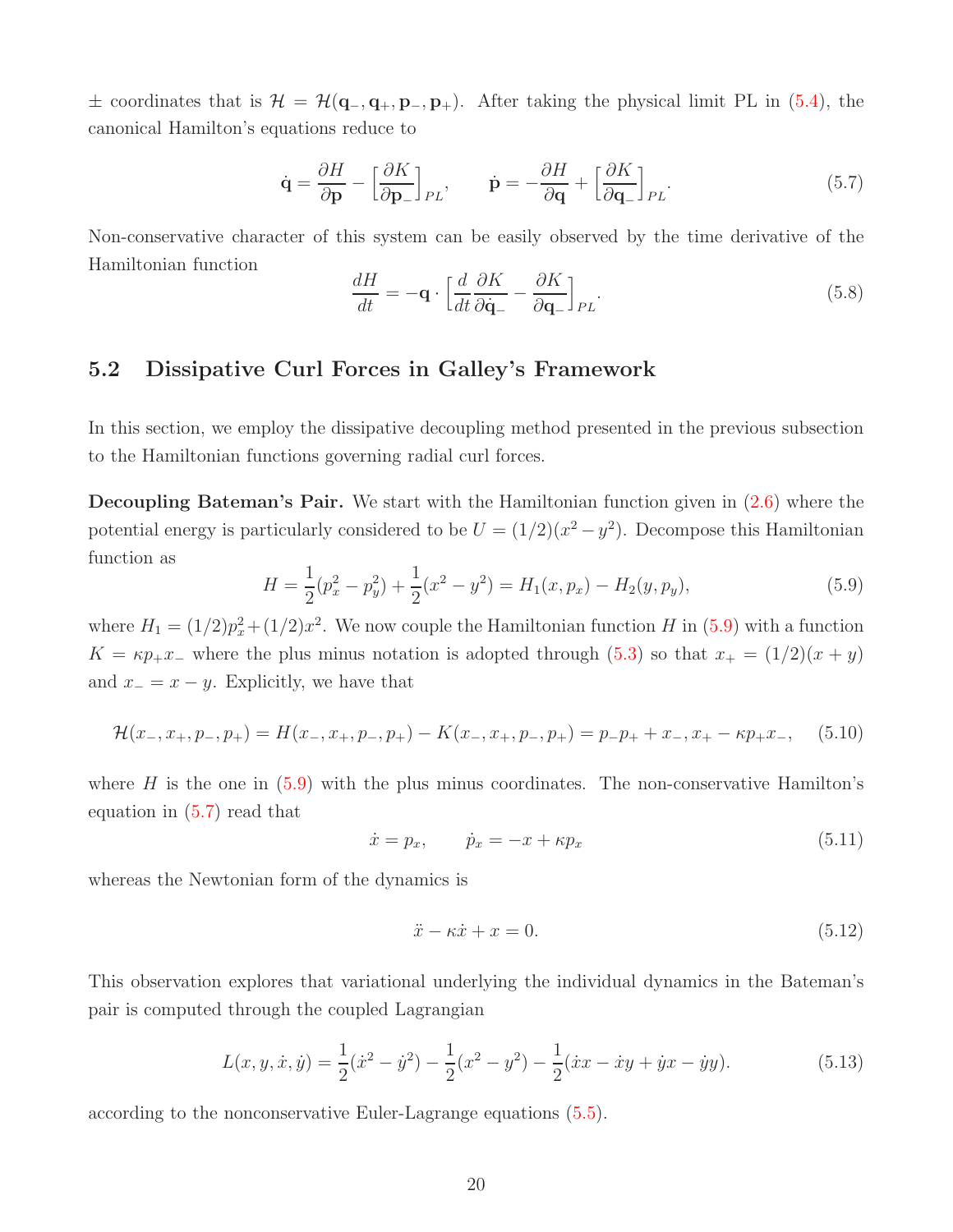Dissipation added to Curl Forces. In this case we apply Galley's strategy to couple dissipation to curl forces. Start with the following Hamiltonian function, on the cotangent bundle of twodimensional Euclidean space,

$$
H = \frac{1}{2}(p_x^2 - p_y^2) + \frac{1}{2}b(x^2 - y^2) + axy,
$$
\n(5.14)

where a and b are real constants. Then, we couple the coordinates  $(x, y, p_x, p_y)$  with  $(u, v, p_u, p_v)$ , and define the plus minus notation

$$
\mathbf{q}_{-} = (x - u, y - v), \qquad \mathbf{q}_{+} = \left(\frac{1}{2}(x + u), \frac{1}{2}(y + v)\right),
$$
  
\n
$$
\mathbf{p}_{-} = (p_x - p_u, p_y - p_v), \qquad \mathbf{p}_{+} = \left(\frac{1}{2}(p_x + p_u), \frac{1}{2}(p_y + p_v)\right).
$$
\n(5.15)

In order to add a dissipation to the Hamiltonian dynamics, we introduce

$$
K = -\kappa \mathbf{p}_{+} \cdot \mathbf{q}_{-} + \mathbf{f}(t) \cdot \mathbf{q}_{-}, \qquad (5.16)
$$

where  $f(t)$  stands for an external force. Evaluating at the physical limit, the dissipative Hamilton's equation in [\(5.7\)](#page-19-2) reads the equation of motion for a forced damped linear curl system in the Hamiltonian form

$$
\dot{x} = p_x, \qquad \dot{y} = -p_y, \qquad \dot{p}_x = -bx - ay - \kappa p_x + f_x(t), \qquad \dot{p}_y = by -ax - \kappa p_y + f_y(t). \tag{5.17}
$$

whereas in the Newtonian form one arrives at

$$
\ddot{x} + \kappa \dot{x} + bx + ay = f_x(t), \qquad \ddot{y} + \kappa \dot{y} + by - ax = f_y(t). \tag{5.18}
$$

The same result will be exhibited from Galley's equation by adding, for example a term if form  $\mathbf{p}_{+} \cdot \mathbf{q}_{+}$  term since such terms do not contribute anything to the Galley's equation [\(5.7\)](#page-19-2). But this form is clearly connected to the Bateman term appears in the class of quadratic Hamiltonians of damped curl forces Observe that, if the the external force is zero and  $\kappa$  vanishes then one arrives precisely at the Kapitsa model in [\(2.13\)](#page-6-1).

## <span id="page-20-0"></span>6 Conclusion

We have explored several sets of ideas centered around linear Hamiltonian curl forces as proposed by Berry and Shukla. We have used double bracket dissipation method, contact Hamiltonian formalism and Galley's method to derive the dissipative extension of the curl force. It is noteworthy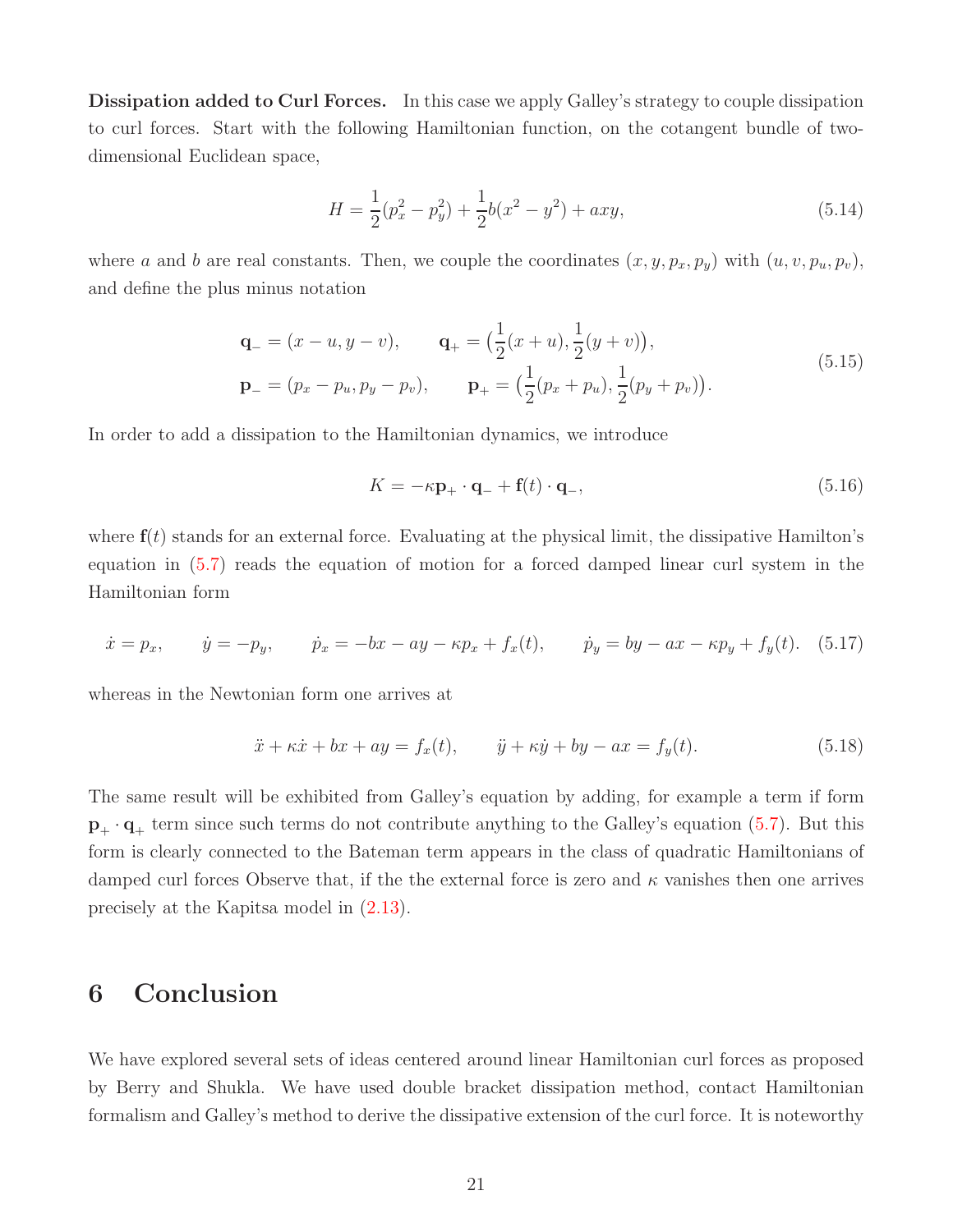that the simplecticity is also destroyed by an addition of non-conservative positional forces. Double bracket formalism is manifested in a metriplectic dynamics. The addition of nonzero dissipative curl force can be described via metriplectic structure. For the linear case, we have investigated the steps starting from linear curl force through the Krechetnikov-Marsden [\[35\]](#page-23-11) type equation by incorporating dissipation and gyroscopic forces.

### Acknowledgements

We would like to express our sincere appreciation to Professors Sir Michael Berry, Anindya Ghose-Choudhury, Jayanta Bhattacharjee, Pavle Saksida for their interest, encouragement and valuable comments in various stages of our work. This work was done while (PG) was visiting Department of Mathematics, Gebze Technical University under Tübitak visiting professorship. (PG) would like to express his gratitude to the members of the department for their warm hospitality,

## <span id="page-21-6"></span>References

- <span id="page-21-3"></span>[1] Arnol'd, V. I. (2013). Mathematical methods of classical mechanics (Vol. 60). Graduate Texts in Mathematics 60, (Springer-Verlag, 1989).
- <span id="page-21-4"></span>[2] Albaladejo, S., Marqués, M. I., Laroche, M., & Sáenz, J. J. (2009). Scattering forces from the curl of the spin angular momentum of a light field. Physical review letters, 102(11), 113602.
- [3] de Azcárraga, J. A., Perelomov, A. M., & Bueno, J. P. (1996). The Schouten-Nijenhuis bracket, cohomology and generalized Poisson structures. Journal of Physics A: Mathematical and General, 29(24), 7993.
- <span id="page-21-2"></span><span id="page-21-0"></span>[4] Berry, M. V., & Shukla, P. (2012). Classical dynamics with curl forces, and motion driven by time-dependent flux. Journal of Physics A: Mathematical and Theoretical, 45(30), 305201.
- <span id="page-21-1"></span>[5] Berry, M. V., & Shukla, P. (2015). Hamiltonian curl forces. Proceedings of the Royal Society A: Mathematical, Physical and Engineering Sciences, 471(2176), 20150002.
- <span id="page-21-5"></span>[6] Berry, M. V., & Shukla, P. (2016). Curl force dynamics: symmetries, chaos and constants of motion. New Journal of Physics, 18(6), 063018.
- [7] Bloch, A. M., Hagerty, P., Rojo, A. G., & Weinstein, M. I. (2004). Gyroscopically stabilized oscillators and heat baths. Journal of statistical physics, 115(3), 1073-1100.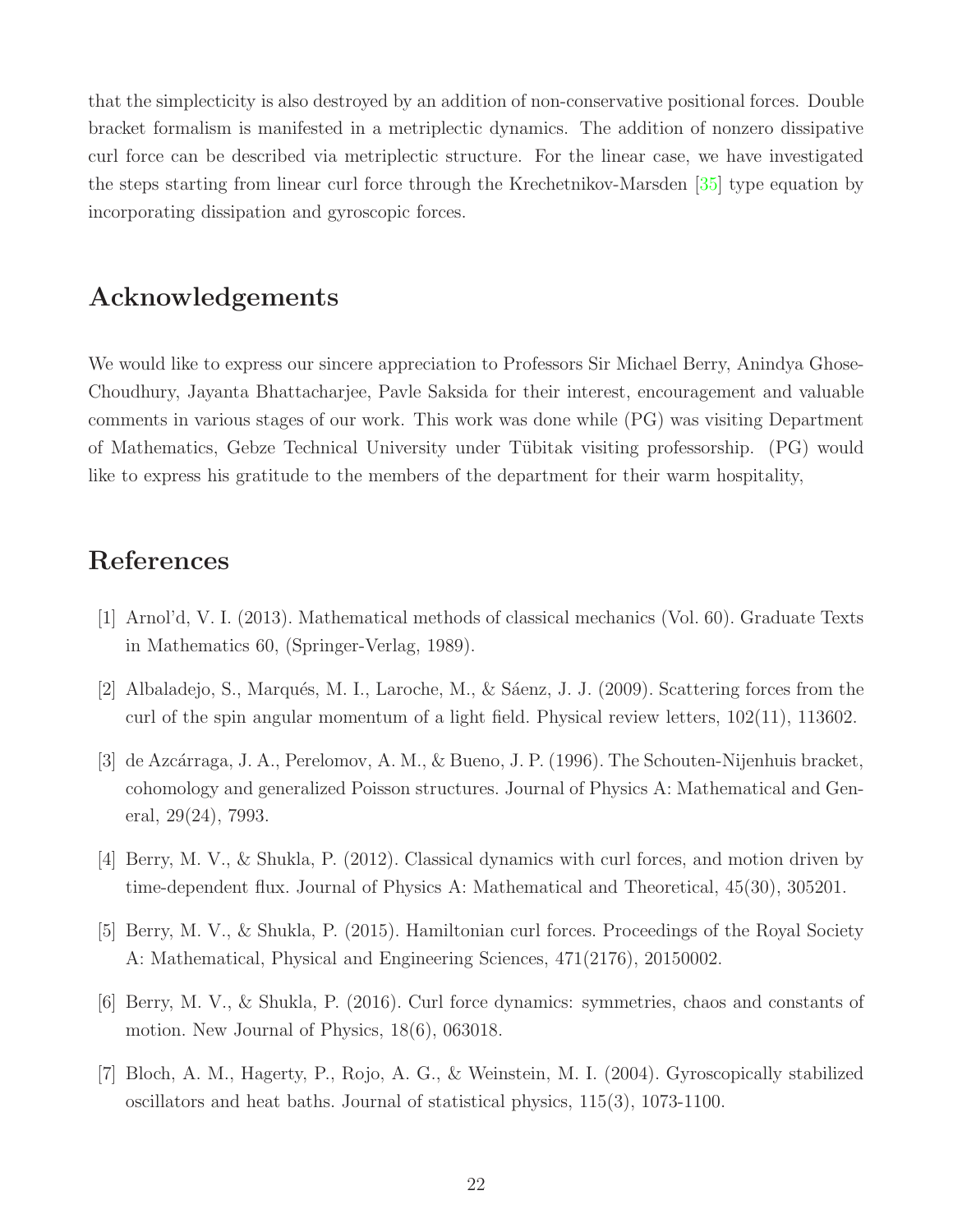- <span id="page-22-10"></span><span id="page-22-5"></span>[8] Bravetti, A., Cruz, H., & Tapias, D. (2017). Contact hamiltonian mechanics. Annals of Physics, 376, 17-39.
- <span id="page-22-0"></span>[9] Brockett, R. W. (1993, March). Differential geometry and the design of gradient algorithms. In Proc. Symp. Pure Math., AMS (Vol. 54, No. 1, pp. 69-92).
- <span id="page-22-1"></span>[10] Chaumet, P. C., & Nieto-Vesperinas, M. (2000). Time-averaged total force on a dipolar sphere in an electromagnetic field. Optics letters, 25(15), 1065-1067.
- <span id="page-22-8"></span>[11] Devaney, R. L. (1978). Nonregularizability of the anisotropic Kepler problem. Journal of Differential Equations, 29(2), 253-268.
- <span id="page-22-12"></span>[12] Esen, O., Ozcan, G., & Sütlü, S. (2021). On Extensions, Lie-Poisson Systems, and Dissipations. arXiv preprint arXiv:2101.03951.
- <span id="page-22-13"></span>[13] Galley, C. R. (2013). Classical mechanics of nonconservative systems. Physical review letters, 110(17), 174301.
- <span id="page-22-9"></span>[14] Galley C R, Tsang D & Stein L C, 2014, The principle of stationary nonconservative action for classical mechanics and field theories, arXiv:1412.3082, 2014.
- <span id="page-22-3"></span>[15] Givental', A. B. (1986). Lagrangian imbeddings of surfaces and unfolded Whitney umbrella. Functional Analysis and its applications, 20, 197-203.
- [16] Ghose-Choudhury, A., Guha, P., Paliathanasis, A., & Leach, P. G. L. (2017). Noetherian symmetries of noncentral forces with drag term. International Journal of Geometric Methods in Modern Physics, 14(02), 1750018.
- <span id="page-22-7"></span><span id="page-22-6"></span>[17] Grmela, M. (1984). Bracket formulation of dissipative fluid mechanics equations. Physics Letters A, 102(8), 355-358.
- <span id="page-22-4"></span>[18] Grmela, M., & Ottinger, H. C. (1997). Dynamics and thermodynamics of complex fluids. I. Development of a general formalism. Physical Review E, 56(6), 6620–6632.
- <span id="page-22-11"></span>[19] Guha, P. (2007). Metriplectic structure, Leibniz dynamics and dissipative systems. Journal of Mathematical Analysis and Applications, 326(1), 121-136.
- [20] Guenther, R. B., Schwerdtfeger, H., Herglotz, G., Guenther, C. M., & Gottsch, J. A. (1996). The Herglotz lectures on contact transformations and Hamiltonian systems. Juliusz Schauder Center for Nonlinear Studies. Nicholas Copernicus University.
- <span id="page-22-2"></span>[21] Guha, P. (2018). Saddle in linear curl forces, cofactor systems and holomorphic structure. The European Physical Journal Plus, 133(12), 536.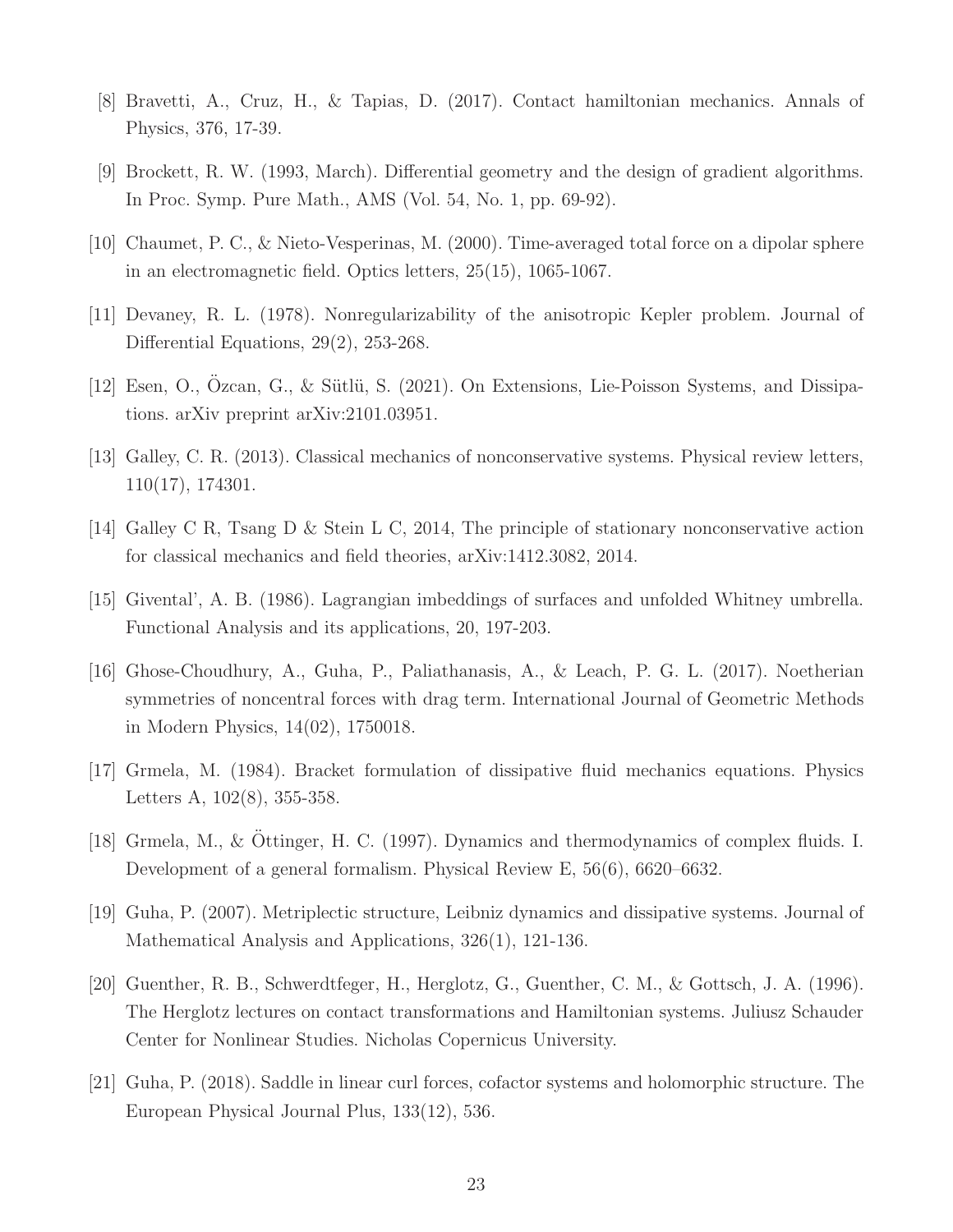- <span id="page-23-12"></span><span id="page-23-2"></span>[22] Guha, P. (2020). Curl forces and their role in optics and ion trapping. The European Physical Journal D, 74, 1-12.
- <span id="page-23-1"></span>[23] Guha, P., & Ghose-Choudhury, A. (2018). Generalized conformal Hamiltonian dynamics and the pattern formation equations. Journal of Geometry and Physics, 134, 195-208.
- <span id="page-23-0"></span>[24] Gümral H (2018) Poisson Bi-vectors in Four Dimensions, preprint.
- <span id="page-23-7"></span>[25] Gutzwiller, M. C. (1973). The anisotropic Kepler problem in two dimensions. Journal of Mathematical Physics, 14(1), 139-152.
- <span id="page-23-14"></span>[26] Holm, D. D., Schmah, T., & Stoica, C. (2009). Geometric mechanics and symmetry: from finite to infinite dimensions.
- <span id="page-23-6"></span>[27] Herglotz G. (1930). Berührungstransformationen, Lectures at the University of Göttingen, Göttingen.
- <span id="page-23-3"></span>[28] Kapitsa, P. L. (1939). Stability and transition through the critical speed of fast rotating shafts with friction. Zhur. Tekhn. Fiz. 9 124-147.
- [29] Kapitsa, P. L. (1951) Dynamic stability of a pendulum when its point of suspension vibrates". Soviet Phys. JETP. 21: 588-592.; Kapitza P L, 1951, Pendulum with a vibrating suspension, Usp. Fiz. Nauk. 44: 7-15.
- <span id="page-23-9"></span><span id="page-23-8"></span>[30] Kaufman, A. N. (1984). Dissipative Hamiltonian systems: a unifying principle. Physics Letters A, 100(8), 419-422.
- <span id="page-23-5"></span>[31] Kaufman, A. N. (1985). Lorentz-covariant dissipative Lagrangian systems. Physics Letters A, 109(3), 87-89.
- <span id="page-23-4"></span>[32] Kirillov, O. N., & Levi, M. (2017). Rotating saddle trap: A Coriolis force in an inertial frame, Nonlinearity 30, 1109-1119.
- <span id="page-23-10"></span>[33] Kirillov, O. N., & Levi, M. (2016). Rotating saddle trap as Foucault's pendulum. American Journal of Physics, 84(1), 26-31.
- <span id="page-23-11"></span>[34] Krechetnikov, R., & Marsden, J. E. (2006). On destabilizing effects of two fundamental nonconservative forces. Physica D: Nonlinear Phenomena, 214(1), 25-32.
- <span id="page-23-13"></span>[35] Krechetnikov, R., & Marsden, J. E. (2007). Dissipation-induced instabilities in finite dimensions. Reviews of modern physics, 79(2), 519.
- [36] Langford, W. F. (2003). Hopf meets Hamilton under Whitney's umbrella. In IUTAM Symposium on Nonlinear Stochastic Dynamics (pp. 157-165). Springer, Dordrecht.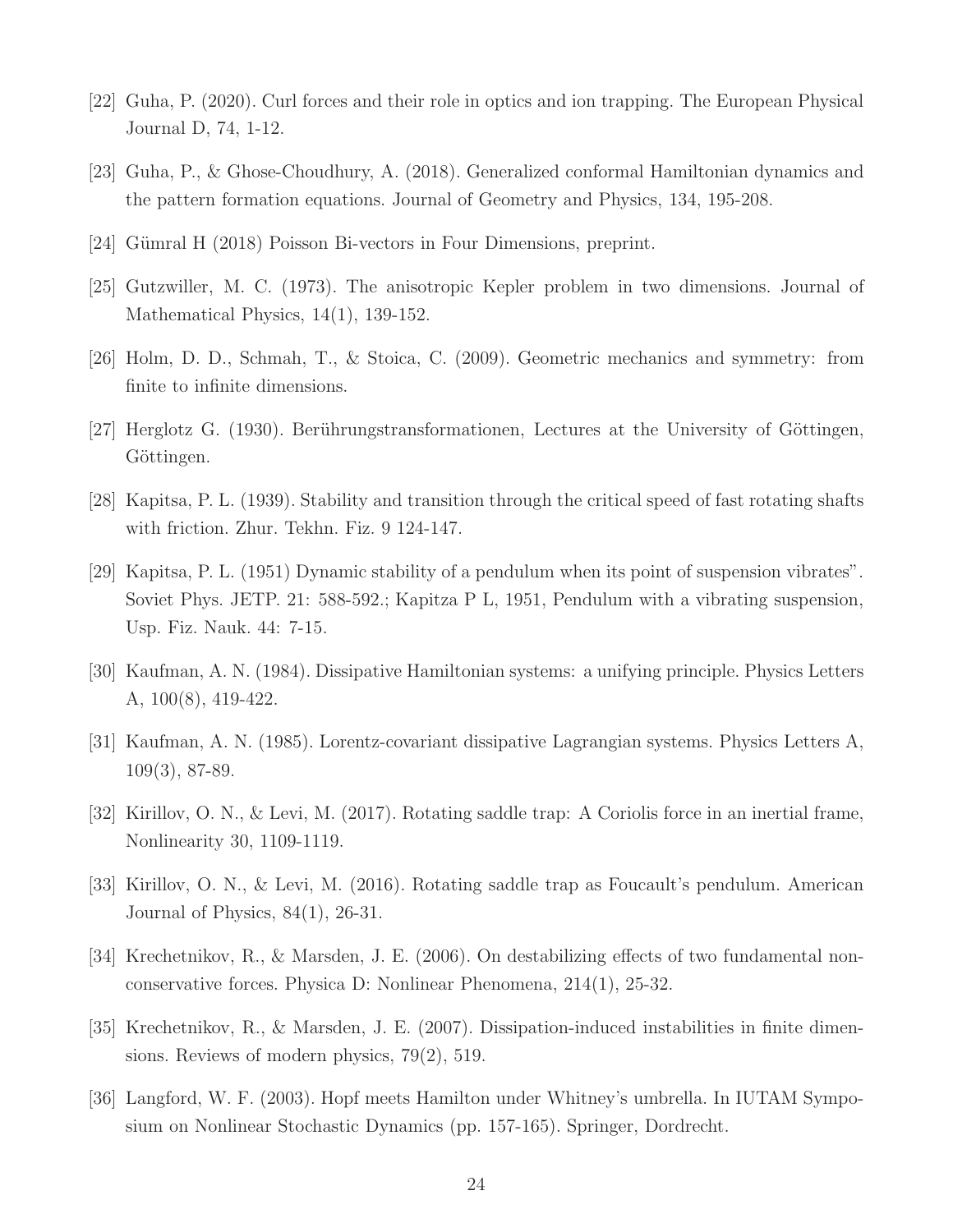- <span id="page-24-13"></span><span id="page-24-2"></span>[37] Laurent-Gengoux, C., Pichereau, A., & Vanhaecke, P. (2012). Poisson structures (Vol. 347). Springer Science & Business Media.
- <span id="page-24-14"></span>[38] de León, M., & Lainz Valcázar, M. (2019). Contact Hamiltonian systems. Journal of Mathematical Physics, 60(10), 102902.
- <span id="page-24-5"></span>[39] de León, M., & Lainz, M. (2020). A review on contact Hamiltonian and Lagrangian systems. arXiv preprint arXiv:2011.05579.
- <span id="page-24-6"></span>[40] de León, M., & Rodrigues, P. R. (2011). Methods of differential geometry in analytical mechanics. Elsevier.
- <span id="page-24-0"></span>[41] Libermann, P., & Marle, C. M. (2012). Symplectic geometry and analytical mechanics (Vol. 35). Springer Science & Business Media.
- <span id="page-24-1"></span>[42] Lundmark, H. (2003). Higher-Dimensional Integrable Newton Systems with Quadratic Integrals of Motion. Studies in Applied Mathematics, 110(3), 257-296.
- [43] Lundmark, H. (1999). Integrable nonconservative Newton systems with quadratic integrals of motion. Matamatiska Institutionen, Linköpings Universitet. Linköping Studies in Science and Technology, Thesis No. 756, Linköping Univ., Linköping.
- <span id="page-24-12"></span><span id="page-24-11"></span>[44] McDuff, D., & Salamon, D. (2017). Introduction to symplectic topology. Oxford University Press.
- <span id="page-24-7"></span>[45] McLachlan, R., & Perlmutter, M. (2001). Conformal Hamiltonian systems. Journal of Geometry and Physics, 39(4), 276-300.
- <span id="page-24-3"></span>[46] Marsden, J. E., & Ratiu, T. S. (2013). Introduction to mechanics and symmetry: a basic exposition of classical mechanical systems.
- <span id="page-24-4"></span>[47] Merkin, D. R. (1974). Gyroscopic systems. Moscow Izdatel Nauka.
- <span id="page-24-10"></span>[48] Merkin, D. R. (2012). Introduction to the Theory of Stability (Vol. 24). Springer Science & Business Media.
- <span id="page-24-8"></span>[49] Mielke, A. (2011). Formulation of thermoelastic dissipative material behavior using GENERIC. Continuum Mechanics and Thermodynamics, 23(3), 233-256.
- <span id="page-24-9"></span>[50] Morrison, P. J. (1984). Bracket formulation for irreversible classical fields. Physics Letters A, 100(8), 423-427.
- [51] Morrison, P. J. (1986). A paradigm for joined Hamiltonian and dissipative systems. Physica D: Nonlinear Phenomena, 18(1-3), 410-419.